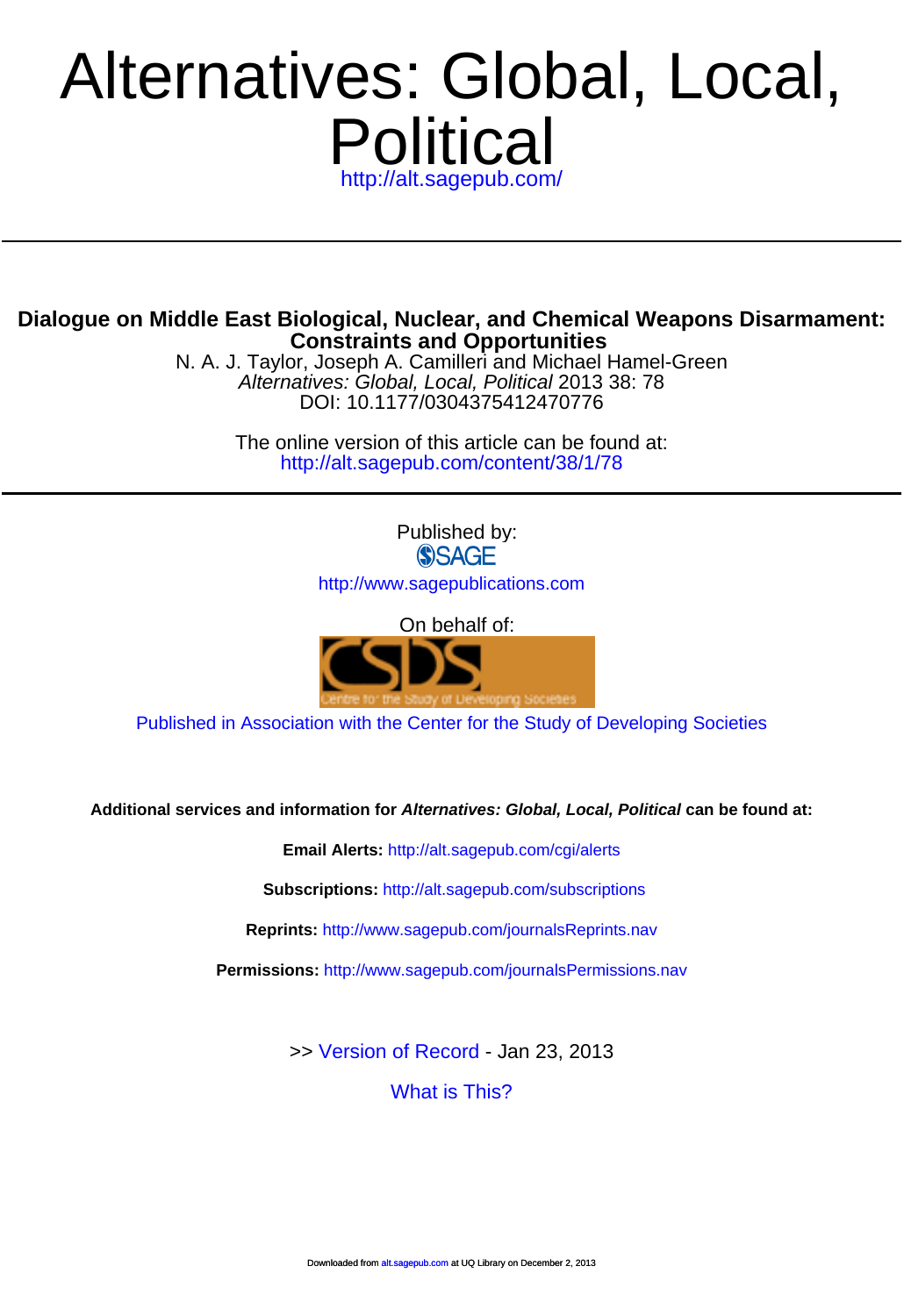# Dialogue on Middle East Biological, Nuclear, and Chemical Weapons Disarmament: Constraints and Opportunities

Alternatives: Global, Local, Political 38(1) 78-98 © The Author(s) 2013 Reprints and permission: sagepub.com/journalsPermissions.nav DOI: 10.1177/0304375412470776 [alt.sagepub.com](http://alt.sagepub.com) **SSAGE** 



#### **Abstract**

Negotiations on the establishment of a Middle East zone free of biological, nuclear, and chemical weapons and their means of delivery are now at a critical phase after more than three decades of prenegotiations. This article examines the factors that have impeded negotiations in order to identify the key actors whose mutually reinforcing efforts are essential to its establishment. We argue that current efforts to negotiate a zone free of nuclear weapons and other weapons of mass destruction and their delivery systems (WMDFZ) in the Middle East can learn much from the successful negotiation of other nuclear weapons free zones (NWFZs). Nevertheless, the circumstances in the Middle East are unique and require a more holistic approach. Success here will depend largely on a multidimensional perspective that brings together the energies and insights of a range of state and nonstate actors, not least civil society in the Middle East, where confidence and trust building is too complex and demanding a task to be seen as the preserve of political and geostrategic calculation. Enabling the societies and polities of the region to identify areas of mistrust and misunderstanding across strategic, political, but also cultural and religious divides in order to open up possibilities for dialogue and mutual respect holds the key to creating a favorable negotiating environment.

#### Keywords

dialogue, track two/three, nuclear weapon free zones, disarmament, Middle East

The Conference further recognizes the important role played by civil society in contributing to the implementation of the 1995 Resolution and encourages all efforts in this regard.

—Consensus statement of the 2010 Nuclear Non-proliferation Treaty Review Conference

<sup>2</sup> School of Political Science and International Studies, University of Queensland, St Lucia, Australia

#### Corresponding Author:

N. A. J. Taylor, Centre for Dialogue, La Trobe University and School of Political Science and International Studies, University of Queensland.

Email: naj.taylor@latrobe.edu.au

<sup>1</sup> Centre for Dialogue, La Trobe University, Melbourne, Australia

<sup>&</sup>lt;sup>3</sup> Faculty of Arts, Education and Human Development, Victoria University, Melbourne, Australia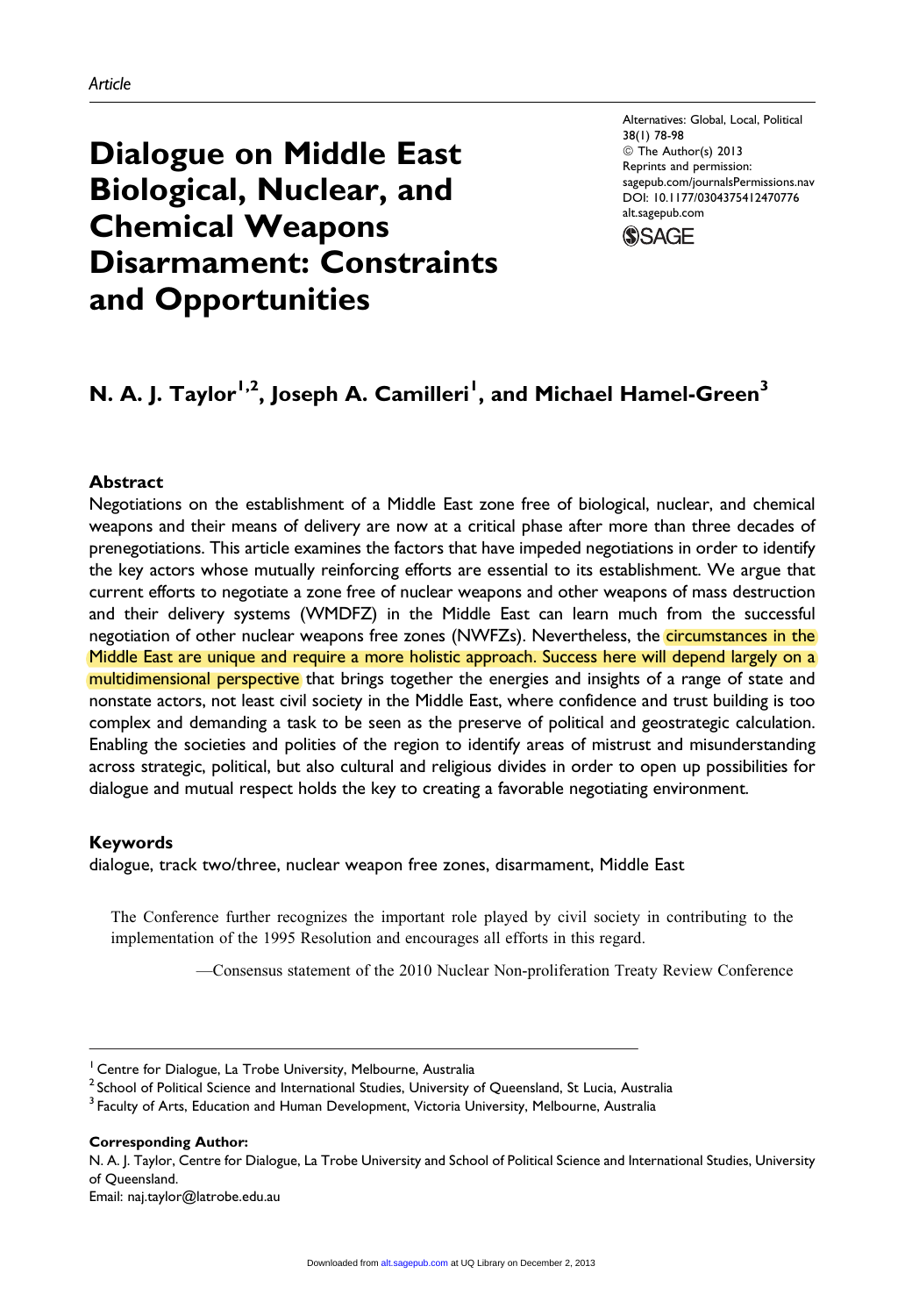The analysis developed in this article is premised on what is now a widely shared view of the contemporary structure and dynamics of governance. Although the sovereign state continues to function as an authoritative institution within the world system, the scope and efficacy of its action are increasingly constrained. For Manuel Castells, these constraints are the product of four distinct but interrelated political crises of efficiency, legitimacy, identity, and equity.<sup>1</sup> Joseph Camilleri and Jim Falk have pointed to a similar trend, which they characterize in terms of five limits: limits to empire, limits to sovereignty, limits to legitimacy, limits to growth, and limits to science and technology.<sup>2</sup> The net effect of these powerful constraining currents has been to produce a multidimensional governance framework, in which a multitiered system of public governance (comprising municipal, provincial, national, regional, and global tiers of governance) overlap and intersect with two other critically important arenas, the market and civil society.<sup>3</sup> Such a complex and still rapidly evolving system of intersecting tiers and arenas of governance assumes a different profile depending on time, place, and policy domain. The available evidence suggests that the Middle East is no exception to this generalized pattern in which the exercise of authority and influence is spread across many types of actors and forms of action.

In line with this analytical frame of reference, we argue that while the Middle East has reached the most advanced and critical phase yet in the evolution of the nuclear weapons free zone (NWFZ) proposal, the capacity of states to reconcile their competing interests and priorities remains limited. Of necessity, the denuclearization objective is constrained by the geopolitical context of the Middle East where divergent histories, alliances, and political systems have made for deeply entrenched fears, mistrust, and suspicion. As the site of nearly half of the world's armed conflicts since 1945, the Middle East remains one of the most heavily militarized in terms of the production, stockpiling, and transfer of conventional weapons.<sup>4</sup> Historically, conflicts in the region have resulted in significant deployments of WMD and related technologies. Iraq had recourse to chemical weapons during the 1980–88 Iran–Iraq war, and missiles were extensively used during the 1991 Gulf War, Operation Desert Fox in 1998, and the US-led invasion of Iraq in 2003.<sup>5</sup> Allowing for possible error in the absence of verifiable control regimes, it is estimated that eight states in the region presently possess some form of chemical, biological, radiological, or nuclear weapon (CBRN) capability as well as the means of delivery.<sup>6</sup> More than a third of states with missile range capabilities beyond 150 km are located in the Middle East.<sup>7</sup> Despite the existence of international regimes controlling all CBRNs, only about 30 percent of regional states are signatories, rendering the Middle East, in the words of one observer, ''a poster child for the failure of global and regional non-proliferation efforts.''<sup>8</sup> Adding to the complexity, a dozen states in the region have signaled their intention to establish the nuclear fuel cycle as part of their energy strategies or are seriously entertaining the option.<sup>9</sup> As a consequence, the effectiveness of any confidence building and arms control program in the region is likely to depend on acceptance of and adherence to a rigorous safeguards and verification regime, thereby erecting yet another hurdle in the path of negotiation.<sup>10</sup>

In these circumstances, it is hardly surprising that regional states have found it difficult to bring a zone free of nuclear weapons and other weapons of mass destruction and their delivery systems (WMDFZ) proposal to fruition. Such headway as has been made to date is attributable in good measure to the role of extraregional currents and actors, specifically the United Nations (UN), a number of other global and regional institutions, and a range of treaties and other legal arrangements. However, multilateralism also has its limits. It is arguable that the five permanent members of the UN Security Council have interests and priorities of their own, which are just as likely to widen or deepen as to contain or heal the divisions that so strikingly typify the Middle East's political and geostrategic landscape.

It is therefore important to intrude into the analysis of Middle East security another variable, namely civil society. The authority to conduct international negotiations and conclude formal agreements remains clearly within the province of states, but [civil socie](http://alt.sagepub.com/)ty operating in highly variable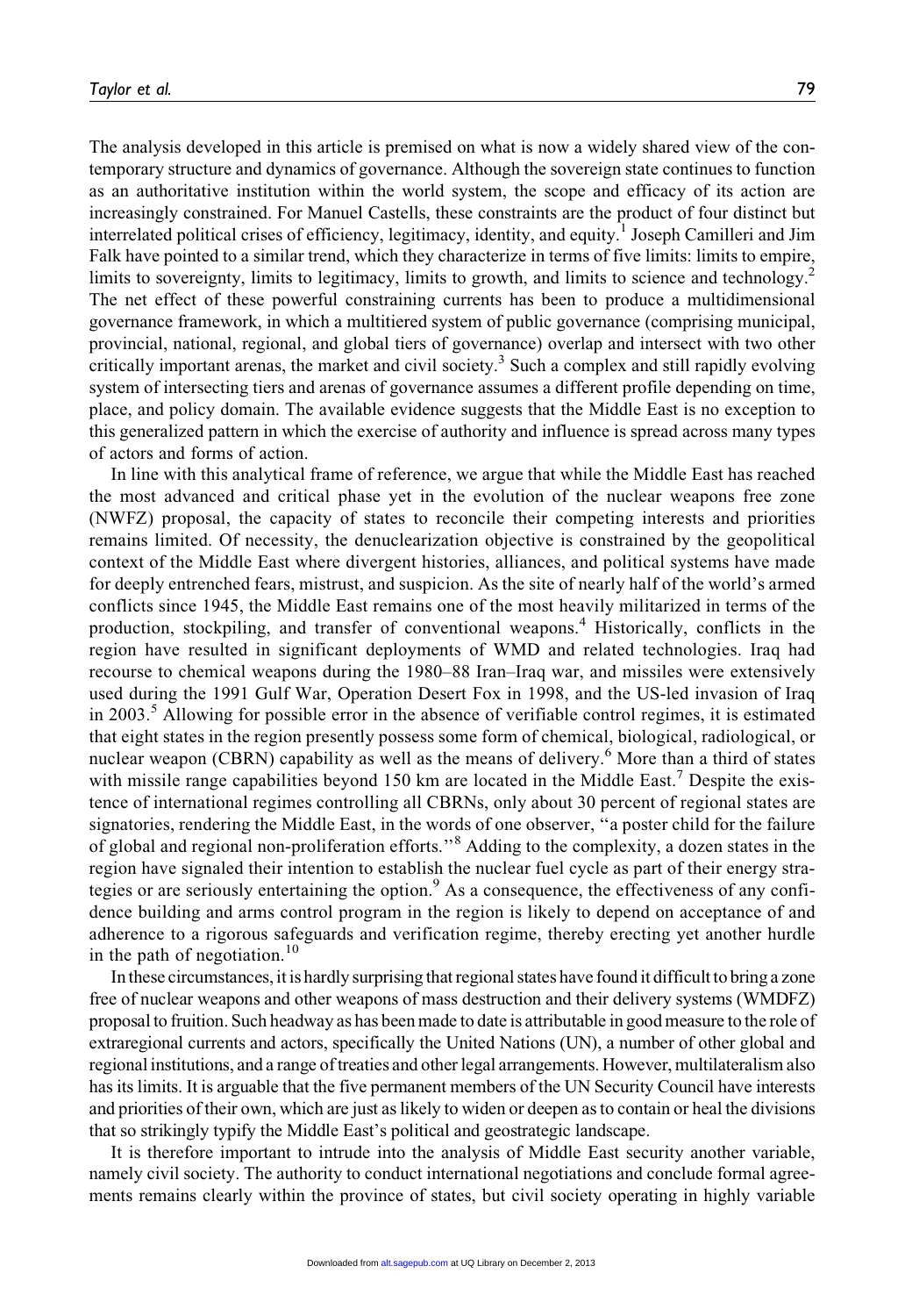national and transnational contexts may be better placed to open previously blocked lines of communication, create a public groundswell in support of the denuclearization objective, and flesh out concepts and proposals for official consideration that are the product of intensive exchanges involving epistemic communities and other key stakeholders operating both within the Middle East and internationally.<sup>11</sup>

Set against this conceptual and historical backdrop, this article places the spotlight on four closely related questions: What has thus far been the trajectory of national and multilateral efforts to create a WMDFZ in the Middle East? What are the principal lessons to be drawn from these efforts and the experience of other NWFZs? What has been the function of civil society in promoting the denuclearization of the Middle East? How might we conceptualize possible future pathways for the attainment of this objective?

#### Nuclear Weapon Free Zones and Their Relevance to the Middle East

We begin with a brief overview of what has already been accomplished through NWFZ initiatives in other regions and the relevant lessons and implications they suggest for the Middle East.

Zones free of nuclear weapons (NWFZs) seek to gradually limit and delegitimize nuclear weapons at a regional level. Such zones involve regional states, ''in the free exercise of their sovereignty, $\frac{1}{2}$  entering into binding commitments not to develop and acquire nuclear weapons, thereby complementing universally applicable frameworks and instruments such as the Treaty on the Non-Proliferation of Nuclear Weapons (NPT) and the Model Nuclear Weapons Convention. As the 2006 Weapons of Mass Destruction Commission indicated, NWFZs fill several important "gaps" in the NPT regime, as well as "complement and reinforce" it.<sup>13</sup> Specifically, NWFZs preclude deployment of nuclear weapons on the specified territory of the zone, provide for legally binding negative security assurances by nuclear weapon states (NWSs) to zonal members, strengthen full-scope International Atomic Energy Agency (IAEA) safeguards governing exports from territories within the zone, and strengthen the emerging global norm against nuclear weapons.<sup>14</sup>

All five existing zones in populated regions have met the minimum NWFZ requirements as unanimously agreed in the 1999 UN Disarmament Commission guidelines on NWFZs.<sup>15</sup> These specify that such zones should ''provide for the effective prohibition of the development, manufacturing, control, possession, testing, stationing or transporting'' of nuclear weapons, and also preclude the stationing of nuclear weapons within the zone (an important difference from the NPT which does not prevent stationing). The five NWSs, for their part, are expected, through treaty protocols, to ''assume in full their obligations'' and ''enter into binding legal commitments not to use or threaten to use nuclear weapons against the States that belong to the nuclear-weapon-free zone.''16 By the end of 2011, 138 out of 193 UN member states had become bound by such treaties to reduce or constrain nuclear weapon proliferation, development, and stationing in their own regions (or other areas over which they have territorial claims or interests). The existing NWFZ treaties comprise the 1959 Antarctic Treaty (fourty-seven states with claims or interests in Antarctica), the 1967 Tlatelolco Treaty (thirty-three Latin American states), the 1985 Rarotonga Treaty (thirteen South Pacific states), the 1995 Bangkok Treaty (ten Southeast Asian states), the 1996 Pelindaba Treaty (thirty African states, with a further twenty-one signed but not yet ratified), and the 2006 Semipalatinsk Treaty (five Central Asian states).<sup>17</sup> In the case of the five zones in populated regions, 91 out of 193 states have signed and ratified NWFZ treaties applying to their regions, while a further 21 states have signed but not yet ratified (all of the latter within the African NWFZ).

NWFZ negotiations are not hostage to prior approval from NWSs.<sup>18</sup> Nor are they subject to the veto of one or two ''hold-out'' states (as has occurred in UN disarmament forums governed by consensus rules of procedure). Rather the negotiations involve regional groups or individual states exercising their own initiative by entering into binding t[reaties to p](http://alt.sagepub.com/)rohibit nuclear weapons in the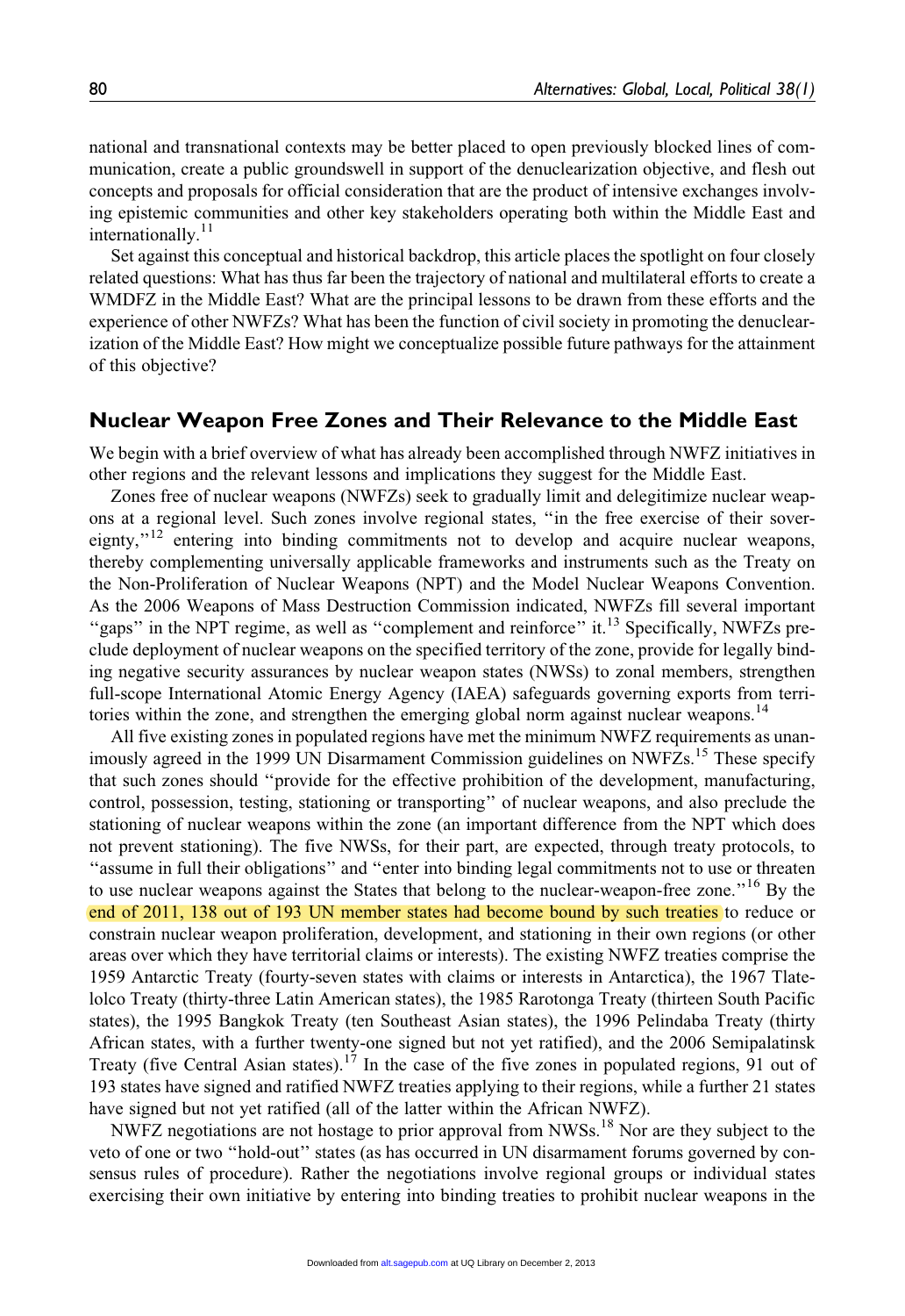territories under their jurisdiction, seeking international recognition and enjoining the NWS to provide legally binding negative security guarantees of nonuse or threat of use of nuclear weapons. It should be noted, however, that not all states within a region might initially be prepared to bring a regionally negotiated treaty into force for their own territories. It is significant that almost all of the existing NWFZs in populated regions have taken a number of years to achieve complete applicability within their respective regions.

The progressive spread of NWFZs to embrace a current majority of UN member states runs counter to some realist theoretical expectations that many more nations with the capacity to do so would acquire nuclear weapons in a context of seeking greater power and security in an ''anarchic'' international system. In fact, as Harald Muller and Andreas Schmidt note, the number of states that have embarked on nuclear weapons activities but then abandoned them is double the number of states that still conduct them, with twenty-six out of thirty-seven states that started nuclear weapon activities from 1945 to 2005 ceasing such activities and only eleven continuing.<sup>19</sup> While no single theoretical approach has yet satisfactorily explained the surprising extent of regional denuclearization, case studies already conducted suggest that a range of factors may contribute to regional denuclearization.20 These include the role of nuclear-related crises experienced by a particular region; political and diplomatic leadership; regional and international norms and precedents influencing political leaderships; widespread state and civil society-led opposition to nuclear weapons testing and the environmental and human consequences of nuclear accidents and war; domestic political, economic, and civil society pressures shaping incumbent political leaderships and bureaucracies; conducive regional structures, forums and confidence building processes; and security perceptions.

While each of the established NWFZs addresses specific regional dynamics and circumstances, there is much to be learnt from the precedents they have created, and how and why they came to be negotiated, including generalizable lessons that might also have relevance for the Middle East. The 1959 Antarctic Treaty was agreed by the two superpower adversaries, the United States and Soviet Union, at the height of their Cold War conflict. The 1967 Latin American NWFZ treaty, the first to be negotiated in a heavily populated region, was successfully negotiated at a time when two of the largest and most important regional states, Brazil and Argentina, had suffered military coups and were actively seeking to keep their nuclear weapons' options open. The 1996 African NWFZ was negotiated against the backdrop of intense conflict between the Apartheid regime in South Africa and most other African states. South Africa actually acquired nuclear weapons (abandoning them just before the end of the Apartheid regime), while Nigeria, Libya, and Egypt at various periods embarked on nuclear-weapon-related activities. The presence of deep-seated conflicts, we may reasonably conclude, greatly complicates the task of denuclearization, but it does not thereby deprive the exercise of its feasibility, let alone desirability.

While each of established zones offers relevant lessons, the Tlatelolco Treaty has the greatest relevance for the Middle East context in the sense of being negotiated between a diverse group of countries (some aligned closely to one or other of the NWSs), including members states with large nuclear industries, often located in a region that has experienced past tensions and rivalries between potential proliferators. Equally instructive is the changing political complexion of governments as occurred with the advent of military regimes in Brazil and Argentina in 1964. In Israel's case, the internationalizing approach of Shimon Peres (1992–1996) soon gave way to the ''backlash'' nationalist approach of Benjamin Netanyahu. Ethel Solingen emphasizes the importance of taking account of such domestic factors in assessing the prospects for Middle Eastern denuclearization, concluding, for example, that within Israel, internationalizing forces, confronted with attacks from nationalist constituencies, will seek to ''avoid arrangements that are not perceived to be robust, regionallybased, comprehensive (not narrowly nuclear) and regionally-inclusive.'' Also, as noted by Solingen and other experts on proliferation,<sup>21</sup> Latin American verification and compliance arrangements have special relevance to the Middle East.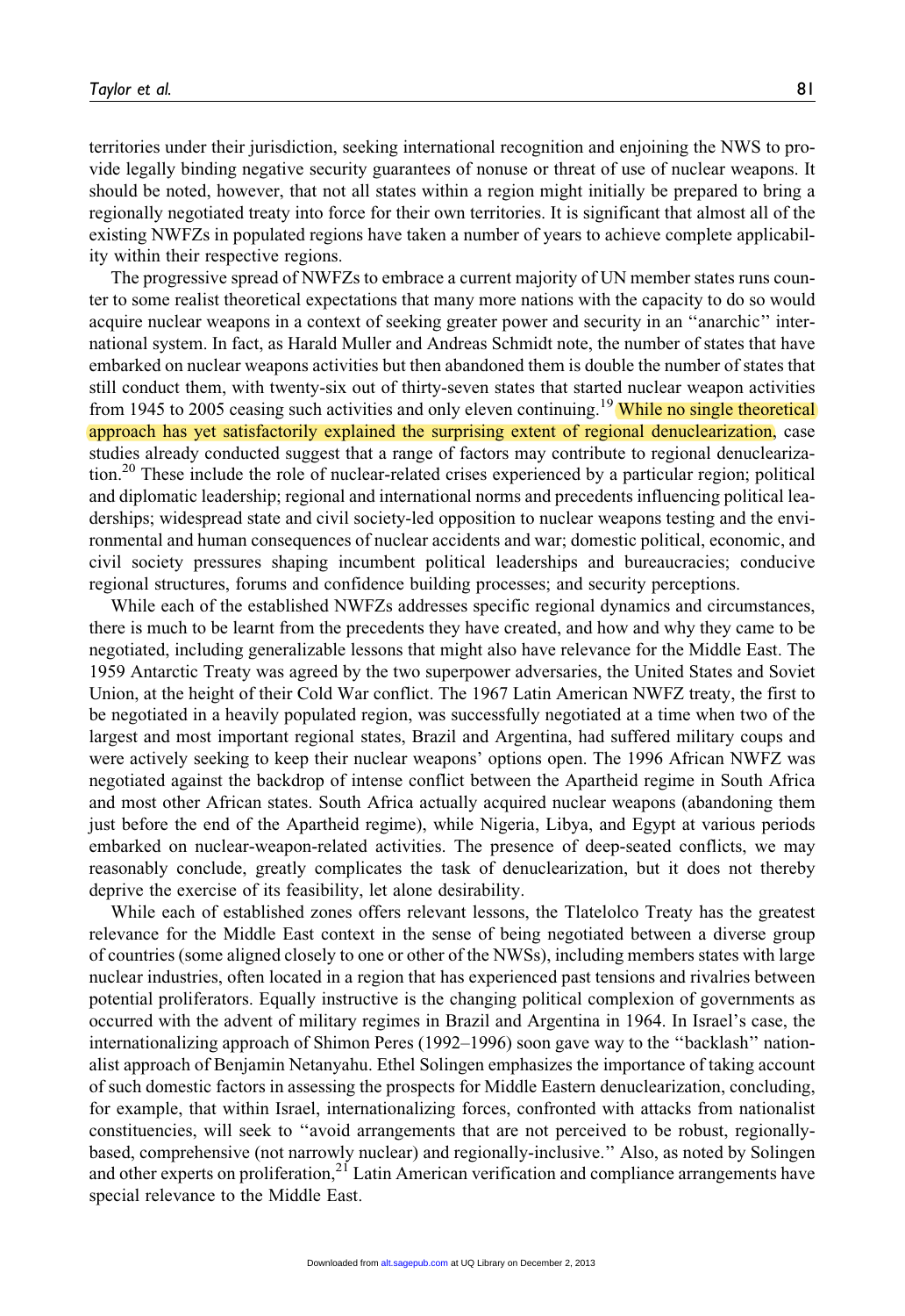Further, the Latin American experience suggests possible ways in which to address the challenges posed by ''hold-out'' states unready to assume rigorous internationally and regionally verified denuclearization obligations. The Tlatelolco Treaty created a flexible entry into force mechanism that did not require all regional states to immediately bring the treaty into force in their territories. Under the treaty's original Article 28 (now Article 29 in the amended treaty) states could waive the requirement of region-wide ratification as a way of bringing the treaty into force for their own territories. States such as Argentina and Brazil initially declined to bring the treaty into force but were eventually to do so in the early 1990s in the context of the kind of confidence-building and normative frameworks fostered by the Tlatelolco Treaty. This has clear applicability in the Middle East region, where some countries, especially Israel, may conceivably be prepared to sign up to a regional WMDFZ treaty framework but make bringing it into force conditional on reciprocal willingness of all other relevant regional states to similarly bring it into force.

Beyond the specific lessons of the Latin American experience, there is considerable evidence that civil society organizations, in particular epistemic communities, played important parts in both the prenegotiation and negotiation phases of the existing NWFZ treaties. In Brazil and Argentina, the advocacy of scientists was crucial in gathering momentum for the creation of an NWFZ and for acceptance of mutual inspections of nuclear facilities.<sup>22</sup> Similarly, the Antarctic Treaty emerged in part out of scientific cooperation associated with the International Geophysical Cooperation Year of 1957–58.<sup>23</sup> In the South Pacific, antinuclear groups, particularly in Fiji, Australia, and New Zealand, mobilized public opinion against nuclear testing and other nuclear activities in the region over two decades—a process that eventually led to the 1983–85 Rarotonga NWFZ Treaty negotiations.24 In Southeast Asia, legal and international experts, including Mochtar Kusuma-Atmadja, Dean of Law at the Indonesian University and later Indonesian Foreign Minister, and international relations specialists at the Malaysian Institute of Strategic and International Studies, contributed importantly to the framing of the Southeast Asian NWFZ concept and its placement on regional agendas.<sup>25</sup> The Nuclear-Free Philippines Coalition (NFPC) national campaign secured an antinuclear clause in the Philippines Constitution and ended nuclear-weapon-related military basing arrangements in the country, one of the previous obstacles to Philippines' agreement to establish a regional NWFZ.<sup>26</sup> In the case of the African and Central Asian NWFZs, both facilitated through UN mechanisms, law and arms control experts made similarly effective interventions. These included UNIDIR's Jozef Goldblat who acted as a consultant in both sets of regional negotiations, and, in the case of the Central Asian NWFZ, arms control experts from the Kazakhstan Institute for Strategic Studies and the James Martin Center for Nonproliferation Studies at the Monterey Institute in California.<sup>27</sup>

Within many of the polities adopting regional nuclear free zones arrangements, local government initiatives to declare their municipalities as nuclear free zones also played a normative, educational, and at times organizational role. In New Zealand, municipalities began in 1980 to declare themselves nuclear free zones; by 1984, some two-thirds of the population were covered by such zones.<sup>28</sup> Similar locally declared nuclear free zones were established during the 1980s in many countries, including the United States, Britain, Japan, Europe, and Kazakhstan.<sup>29</sup>

It is worth noting that, while the existence of a regional security organization can help to generate and sustain the regional political will for establishing an NWFZ, the absence of such an organization need not be an insuperable barrier. Only two of the existing NWFZs were negotiated directly through the relevant regional organizations: the Rarotonga Treaty through the South Pacific Forum and the Bangkok Treaty through the Association of South East Asian Nations (ASEAN). By contrast, the Antarctic Treaty was negotiated through a specially convened conference of states with either territorial claims or interests in the region, and itself resulted in the formation of a regional organization, the Antarctic Treaty Organization. The Tlatelolco Treaty was negotiated outside the Organization of American States (OAS) and created [its own re](http://alt.sagepub.com/)gional body, Agency for the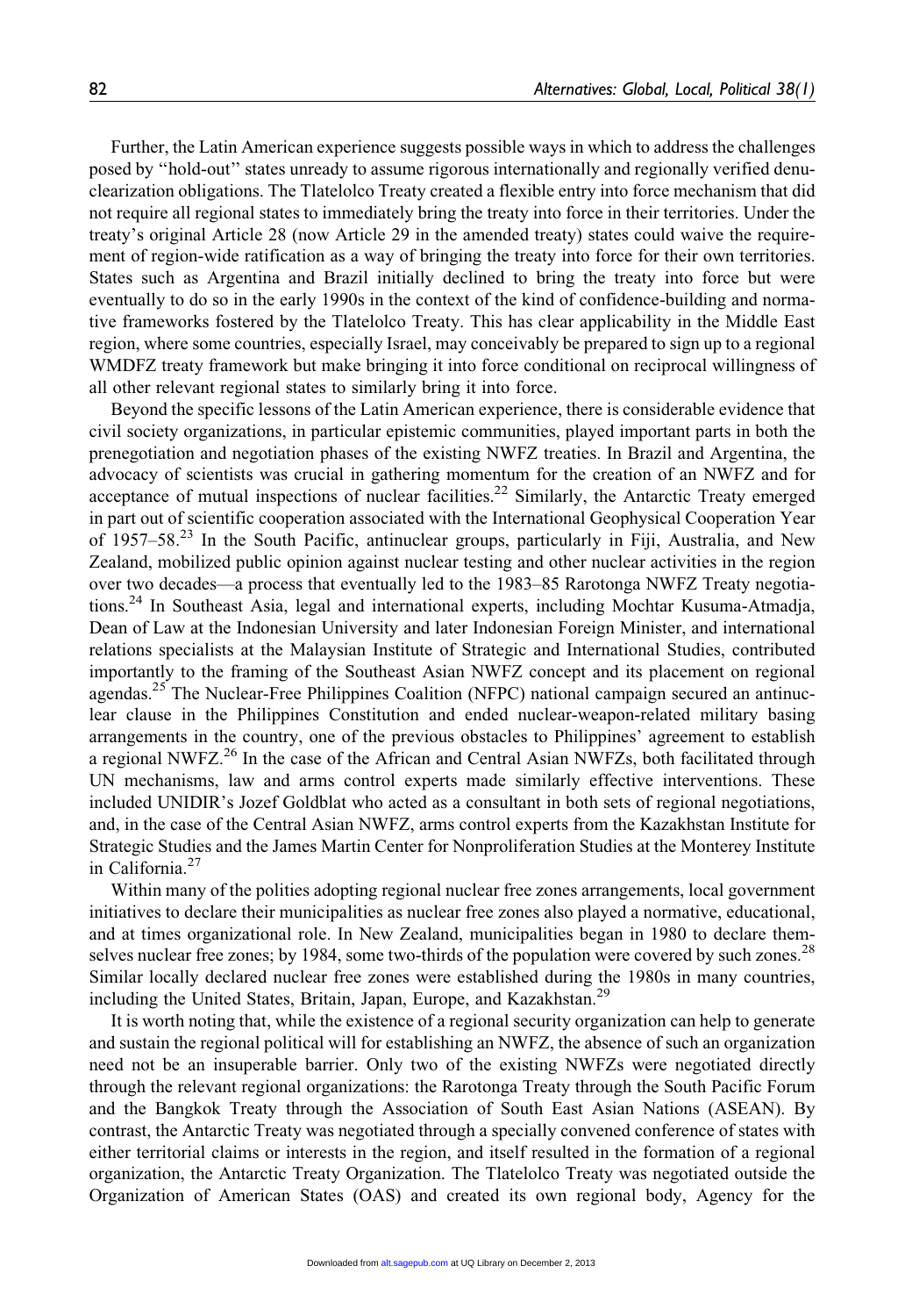Prohibition of Nuclear Weapons in Latin America and the Caribbean (OPANAL). The Pelindaba Treaty was negotiated through joint UN and Organization of African Unity (OAU) working groups; and the Semipalatinsk Treaty through an UN-chaired and auspiced working group. The absence of a permanent regional body in the Middle East may be viewed as a serious obstacle for establishing an NWFZ in the region. However, as the 1992–95 Middle East Arms Control and Regional Security (ACRS) Working Group (established as part of the Madrid Middle East peace process) showed, it is similarly feasible in the Middle East to create regional working groups or forums specifically aimed at addressing regional nuclear or proliferation issues.<sup>30</sup>

All of these precedents shed light on the potential obstacles to denuclearization as well as on ways of overcoming such obstacles in the Middle East context. There is no denying that the Middle East poses unusually daunting challenges by virtue of the character of its conflicts and the strategically pivotal role which the Middle East has come to play both regionally and globally. It is also the case that until recently civil society in much of the Arab world has been severely constrained in its access to media, its influence on educational, legal, and other institutions—in short its capacity to bring pressure to bear on governments. Though Israel and Iran present, each in its own way, a quite different social and political landscape, the opportunities for informed public consideration of policy options, especially when it comes to nuclear matters, have been similarly limited in scope or confined to a relatively small section of the population. To the extent that the policy discourse has been almost entirely mediated through the apparatus of state and international institutions, the net effect has been to keep the issue in a state of relatively high polarization and to allow the conflicts that beset the region to circumscribe the space within which denuclearization objectives and strategies can be explored with the necessary rigor and imagination. It is to this disjunction between state and civil society that we now turn our attention and explore how it has impacted on the progression of the WMDFZ concept.

## The Genesis and Trajectory of the Middle East WMDFZ Proposal

The establishment of an NWFZ covering the Middle East region was first formally proposed in 1974.<sup>31</sup> Put forward in the form of a resolution to the UN General Assembly by Iran, in coordination with Egypt, the proposal gained support from 128 states, with only Myanmar (Burma) and Israel abstaining.<sup>32</sup> Following the introduction of an Israeli counterproposal in 1980 favoring direct negotiation between states, Egypt revised the text of its proposal making it acceptable for the first time to all states—including Israel.<sup>33</sup> Remarkably, a UN General Assembly resolution in support of one NWFZ modality or another has since passed each year without a vote. A similarly worded resolution was passed every year at the annual IAEA General Conference since 1991.

Over time key proponents of the Middle East NWFZ concept took the view that the region's political, strategic, and cultural complexities required a different, more encompassing plurilateral framework comprising unilateral, bilateral, and multilateral trade-offs and agreements. Especially significant in this regard was Egypt's offer in 1989 to become a signatory to the Chemical Weapons Convention in return for security guarantees against the threat or use of other ''weapons of mass destruction," including nuclear weapons.<sup>34</sup> The Mubarak Initiative subsequently extended the coverage of the proposed zone to include all biological, nuclear, and chemical (BNC) weapons,<sup>35</sup> later expanded to prohibit ballistic missiles with a range of over 150 km (WMDFZ).<sup>36</sup>

Arguably, however, the impetus for a Middle East WMDFZ was derived largely from the actions of extraregional powers and within the complex settings of multilateral fora. Following intensive lobbying by Iran and a coalition of Arab states, the establishment of a broader WMDFZ became a core commitment of the 1995 NPT Review and Extension Conference, thereby making it possible to extend indefinitely the NPT beyond its intended 25-ye[ar life witho](http://alt.sagepub.com/)ut a vote. The resolution called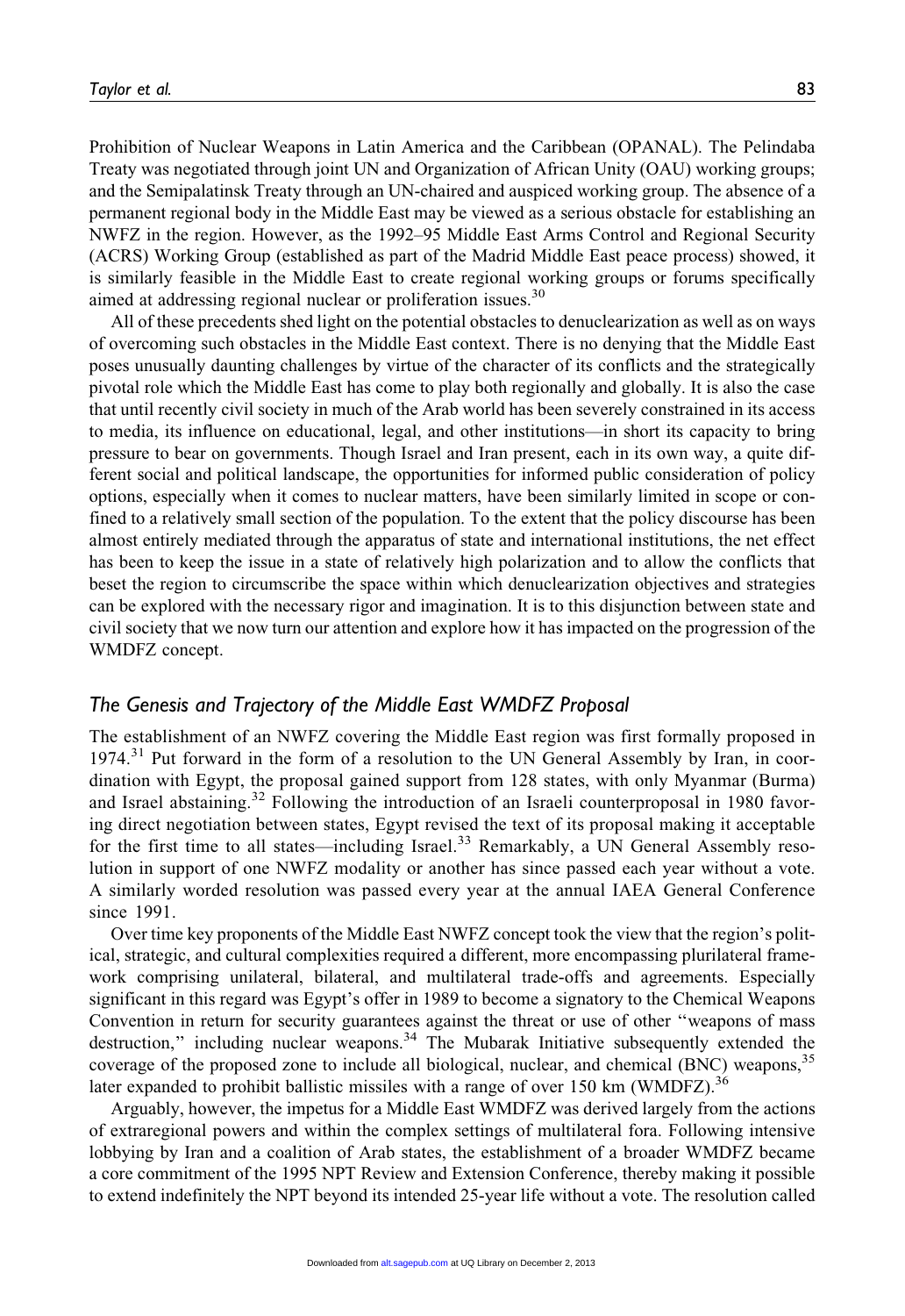upon all states in the Middle East to work toward ''the establishment of an effectively verifiable Middle East zone free of weapons of mass destruction, nuclear, chemical and biological, and their delivery systems" and to avoid any actions "that preclude the achievement of this objective."<sup>37</sup> This resolution was built upon a second, lesser-known but no less important commitment to the creation of such a zone made by the US and UK governments in connection with their decision to launch the 1991 Gulf War.<sup>38</sup>

The Middle East WMDFZ concept has since gained the support of a wide range of international commissions and initiatives.<sup>39</sup> In 2005, the Weapons of Mass Destruction Commission headed by Hans Blix stressed the importance of regional NWFZs to global security, ''particularly and most urgently in the Middle East."<sup>40</sup> Similarly in November 2009, the Australia–Japan-sponsored International Commission on Nuclear Nonproliferation and Disarmament put the case even more bluntly, arguing that ''serious movement'' toward the creation of a WMDFZ in the Middle East would "make or break" the viability of the entire NPT regime.<sup>41</sup> It is against this backdrop that the 2010 NPT RevCon concluded with a unanimous statement calling for a special conference to be hosted and facilitated outside of the region by December 2012.

## The Antecedents of the 2010 NPT RevCon Consensus Statement

In the months leading up to the 2010 Review Conference, the Arab states made much of Paragraph 4 of the 1995 Resolution on the Middle East, which called on ''all States in the Middle East that have not yet done so, without exception, to accede to the Treaty as soon as possible and to place their facilities under full-scope International Atomic Energy Agency safeguards.'' Indeed, the members of the League of Arab States threatened to pull out of the NPT en masse should Israel declare its nuclear weapons' program without first reaching an agreement with the IAEA that would subject all of Israel's facilities to the Agency's international standards of verification and inspection. In the years leading up to the 2010 RevCon, therefore, the Middle East WMDFZ proposal was among two or three key developments that were widely believed to prevent a similarly disastrous outcome as had occurred at the 2005 RevCon.<sup>42</sup> Whereas the IAEA preferred to pursue confidence-building measures with Israel, including the routine inspection of one of its two nuclear facilities,<sup>43</sup> the Arab League was unrelenting in its condemnation of Israel's failure to accede to the NPT.<sup>44</sup>

Historically, the Arab States and Iran have viewed the IAEA as the most appropriate verification and monitoring organization to facilitate any WMDFZ, in opposition to the hybrid, tiered approach involving both regional and national measures as advocated by Israel.<sup>45</sup> At the 2008 IAEA General Conference, the United States and Israel were the only two states to vote against a proposal supported by 89 states, which called for a stringent regional verification regime.<sup>46</sup> Israel, for its part, reiterated its support for the establishment of a regional WMDFZ,<sup>47</sup> though a year earlier it had conveyed its ''substantive reservations'' regarding any zonal agreement that did not include ballistic missiles.<sup>48</sup> Not surprisingly, a number of states from within and outside the region took advantage of the 2010 RevCon to draw attention to the ''double standards'' which had led the international community to focus on Iran's noncompliance with its international obligations, while largely ignoring the Israel's nuclear capabilities.<sup>49</sup>

During the preparatory phases of the 2010 RevCon, state parties, notably Australia, Russia, France, Japan, and Spain and other extraregional actors were generally supportive of the WMDFZ proposal,<sup>50</sup> a position endorsed by the UN Security Council.<sup>51</sup>

Militating against this generally favorable climate of opinion was the rapidly escalating dispute surrounding Iran's uranium enrichment program. In line with the 2010 Nuclear Posture Review, the US Administration tended to place all responsibility for regional insecurity in the Middle East to the suspected Iranian program, while remaining silent on the presence of nuclear weapons in Israel or Turkey (one of five European nations that continue to ho[st US tactic](http://alt.sagepub.com/)al nuclear weapons allocated to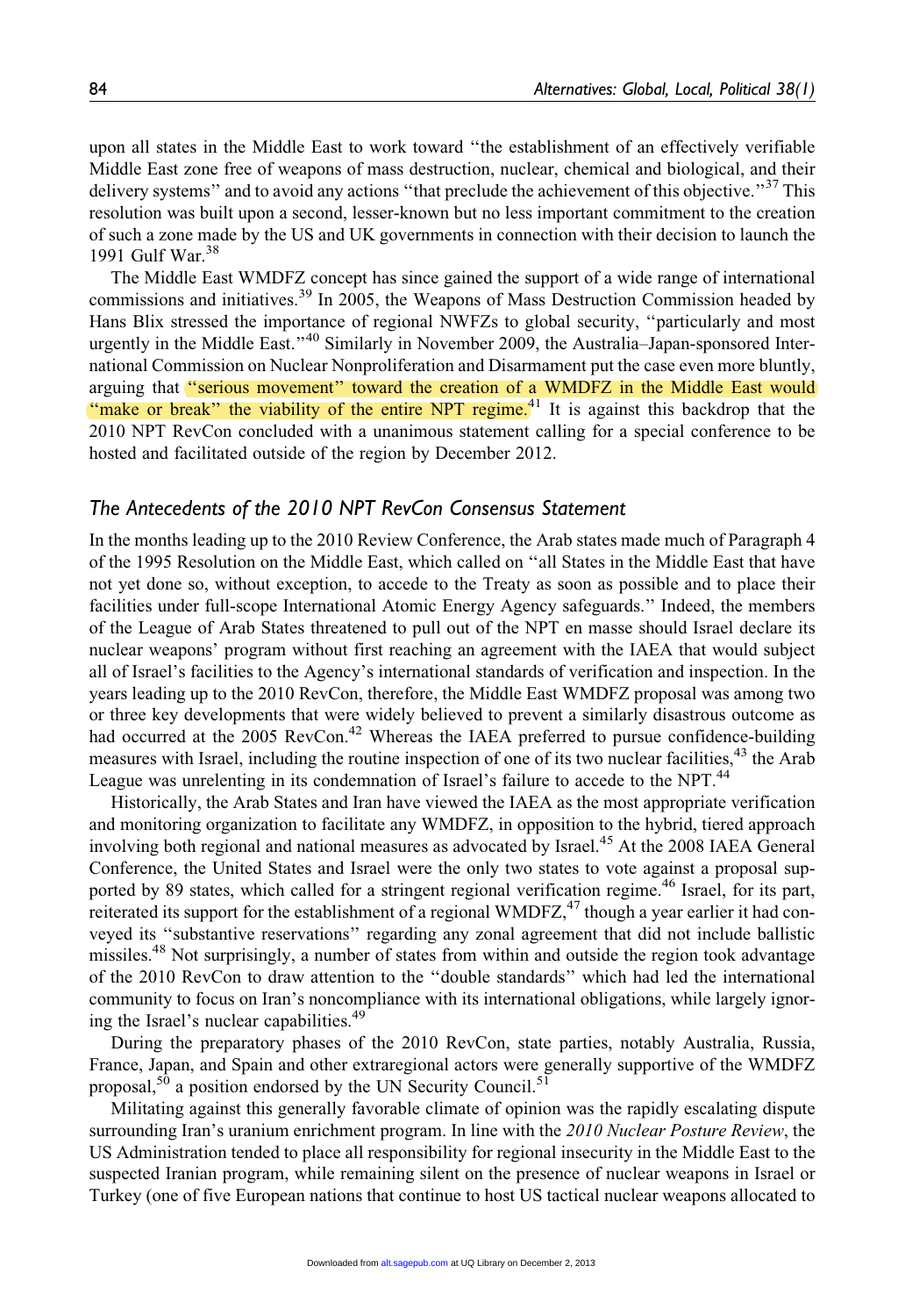North Atlantic Treaty Organization [NATO]).<sup>52</sup> By contrast, China strongly opposed attempts to vilify either Israel or Iran, advocating instead that ''parties pursue [a] peaceful solution to the Iranian nuclear issue through diplomatic negotiations."<sup>53</sup> For their part, Iranian representatives continued to criticize the role of the United States, Israel, and the IAEA, describing Israel as the only state ''with a dark record of attacking" IAEA-safeguarded nuclear facilities.<sup>54</sup>

Within Israel itself there were few signs of a serious debate within the policy-making elite or even the academy on the prospects of Israeli accession to the NPT,<sup>55</sup> a likely precondition to any establishment of a NWFZ. The Israeli government was content to propose ''modest CBMs carefully selected so as not to detract from security margins of any regional state.<sup>556</sup> For the Arab states and Iran, such bilateral arrangements with Israel could not be viewed as a prerequisite to the establishment of an NWFZ or a WMDFZ in the Middle East.<sup>57</sup> The UN Secretary-General Ban Ki-Moon reminded state parties that ''disarmament and security should be pursued together; they are mutually reinforcing."<sup>58</sup> Israel, however, remained adamant that "lasting peace agreements" with "democratic regimes'' would need to precede any WMDFZ negotiations,  $59$  and that "the establishment" of a NWFZ should emanate from the region" rather than the wider international community.<sup>60</sup>

Taking advantage ofits position as chair ofthe Arab League, Egypt proposed atthe 2010 RevCon that the UN ''convene an international conference that genuinely aims, within a specific time frame, to establish a nuclear-weapon-free zone in the Middle East,"<sup>61</sup> a position that gained considerable support during these preparatory discussions.<sup>62</sup> The final text agreed to at the 2010 RevCon made special mention of Israel's failure to accede to the NPT, while the United States, Russia, China, and Britain, with the support of the UN Secretary-General, undertook to convene an extraordinary conference in 2012 to advance the 1995 Resolution on the Middle East. For its part, the United States engaged in a subtle balancing act, on one hand exerting some pressure on Israel to join the NPT, and on the other expressing ''deep regrets'' that Israel had been singled out for criticism in the final 2010 RevCon document.<sup>63</sup>

What, then, of the role of civil society in achieving the 2010 "Resolution on the Middle East"? Though organized activity, at least within the region, was virtually nonexistent, public opinion appeared to indicate widespread support for an NWFZ orWMDFZ. A study conducted in 2007 by the Program for International Policy Attitudes found that 66 percent of Iranians considered the NPT regime a ''good idea''; 53 percent supported the role of the IAEA, and 71 percent supported the establishment of an NWFZ in the Middle East, with 50 percent of those strongly supporting the idea.<sup>64</sup> Iranian respondents nevertheless regarded future prospects as poor: 48 percent believed that countries commonly had secret nuclear weapons programs, and 84 percent expected that in 50 years' time more countries would possess nuclear weapons than was the case in 2007. A 2008 survey of 35,000 Iranians found that 70 percent supported "compromise on the nuclear issue."<sup>65</sup> Recent surveys of Arab public opinion conducted prior to the Arab Spring indicated growing support for a just and lasting peace with Israel.<sup>66</sup>

A study of Jewish–Israeli public opinion conducted in November 2011 found that less than half of Israelis surveyed supported a preemptive strike on Iran, even though 90 percent expected Tehran to acquire a nuclear device.<sup>67</sup> Significantly, 65 percent thought it would be best if neither Iran nor Israel had nuclear weapons, while 60 percent favored international inspections of all nuclear facilities, and 64 percent supported the establishment of a NWFZ, even when it was explained that this would require Israel to dismantle its nuclear weapons. Encouraging these findings though might seem difficult questions remained unanswered: How strongly felt were these opinions? Were they likely to be translated into publicly visible activism? Were the actions and pronouncements of states within the region likely to be swayed either by dormant public opinion or by overt public advocacy?

#### State and Multilateral Efforts to Advance the 2010 Resolution on the Middle East

Immediately following the 2010 NPT RevCon, successive US and Israeli statements explicitly called into question the viability of the 2012 conferen[ce. On Ma](http://alt.sagepub.com/)y 28, 2010, National Security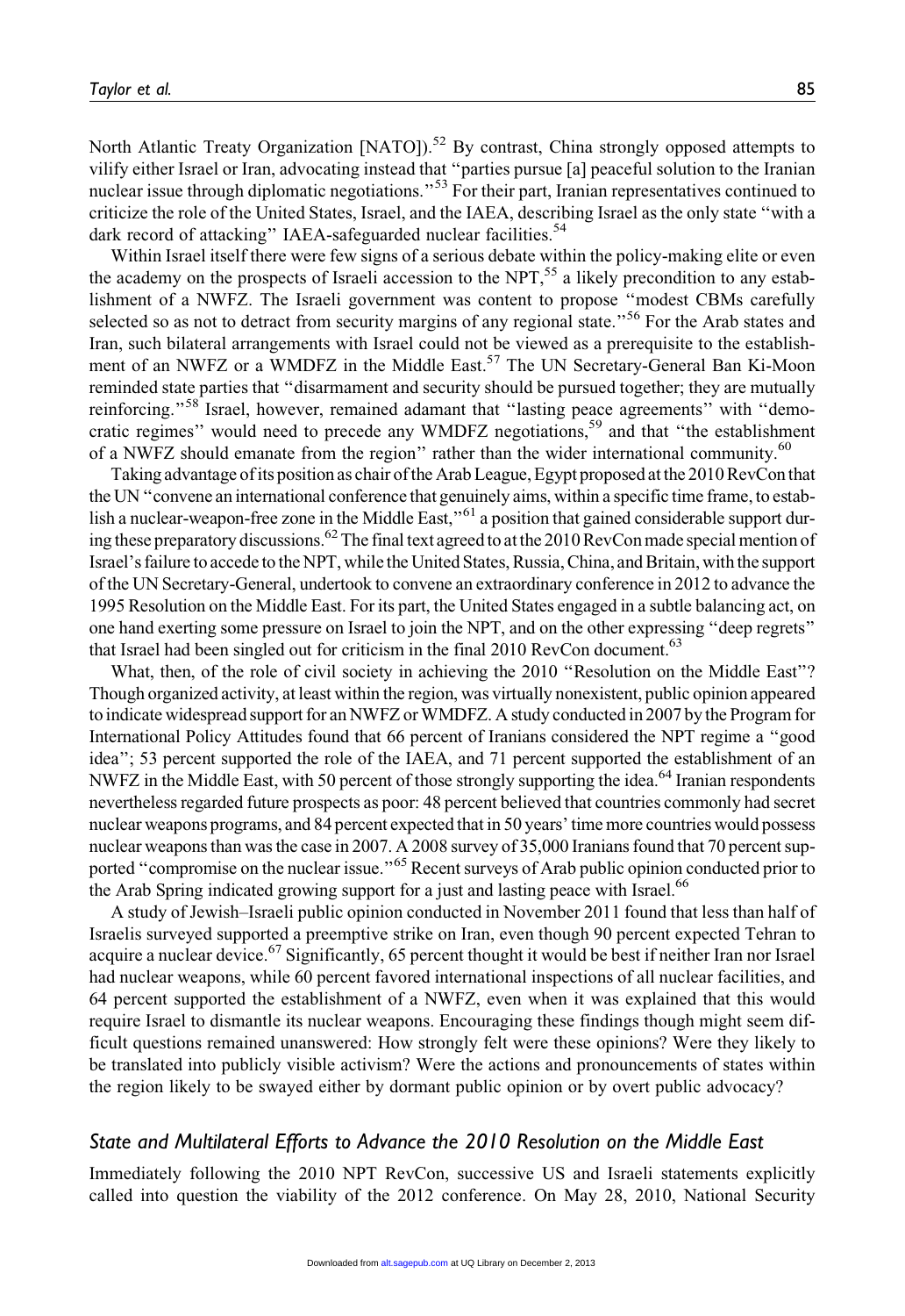Advisor General James L. Jones made it clear that notwithstanding its support for the final document, the United States had ''serious reservations'' about the 2012 regional conference. The United States, he explained, ''will not permit a conference or actions that could jeopardise Israel's national security."<sup>68</sup> For its part the Israeli government strongly criticized the "deeply flawed and hypocritical'' 2010 consensus statement, which, in its view, ''not only fails to advance regional security but actually sets it back."<sup>69</sup> Significantly, the UK Ambassador for Multilateral Arms Control and Disarmament, John Duncan, later suggested that Israel was unlikely to agree to attend in the absence of any purposeful "dialogue" in the intervening period.<sup>70</sup>

Regional enthusiasm for the proposed Middle East WMDFZ may have been underwhelming, yet the other key regional states—Iran and Egypt—were careful not to reject out-of-hand participation in the 2012 conference. Iran's position was relatively muted. Although it refused to participate in the IAEA Forum in November 2011, it justified its decision by reference to what it described as continuing Israeli and US threats to launch a preemptive strike on its enrichment facilities.<sup>71</sup> It is likely that Iran's response was shaped largely in response to intensifying economic sanctions imposed by UN Security Council resolutions since 2006,<sup>72</sup> as well as a series of cyber attacks and the assassination of several Iranian scientists.

A widely held view among the Arab states was that the establishment of a WMDFZ must be premised on the inalienable right of states to acquire and develop nuclear energy for peaceful purposes<sup>73</sup> as well as firm undertakings expressly prohibiting the targeting of nuclear facilities.<sup>74</sup> Long considered the leading exponent of the Arab position, Egypt was intent on treading cautiously. As a gesture of goodwill, it refrained from introducing the long-standing ''Israel's Nuclear Capabilities" resolution at the 2011 IAEA Conference.<sup>75</sup> However, Egypt did table its annual UN General Assembly resolutions relating to "The risk of nuclear proliferation in the Middle East"<sup>76</sup> and the "Establishment of a nuclear-weapon-free zone in the Middle East" at the 2010 and 2011 sessions.<sup>77</sup> At the UN General Assembly's First Committee in October 2010, the Egyptian representative described Israel's nonaccession to the NPT as ''a significant obstacle facing the accession of Egypt to the two conventions [Chemical Weapons Convention and Biological and Toxic Weapons Convention] and the [ratification of the Comprehensive Test Ban Treaty], despite Egypt's support for the objectives and principles of the three instruments. $178$  In May 2011, the Ministers of Foreign Affairs of the Non-aligned Movement—led by Egypt—''reiterated their support for the establishment of a WMDFZ."<sup>79</sup> Similarly, Qatar and a number of other members of the Gulf Cooperation Council made statements supporting the WMDFZ as well as proposing a subregional NWFZ covering the six Gulf states.

Finland's appointment on October 14, 2011, as host and facilitator of the 2012 conference significantly enhanced the prospects of the conference actually proceeding as planned.<sup>80</sup> The announcement was soon followed by an IAEA ''Forum'' in November 2011, which had been in the making for the best part of a decade. $81$  Preceded by intensive consultation with each of the IAEA's regional members between March and August  $2011$ ,  $82$  the Forum reviewed the theory and practice of NWFZs, attempting to draw ''lessons'' from existing zones that might be relevant to the Middle East.<sup>83</sup>

#### Civil Society Efforts in Support of the 2010 Resolution on the Middle East

In the 15 years prior to the 2010 RevCon more than 30 civil society projects had brought together some 750 regional and extraregional officials, military officers, and security experts to discuss the prospects for disarmament and arms control in the Middle East. Many of these projects were partly or wholly funded by extraregional states, with relatively little participation by regional state or nonstate actors. The rationale and efficacy of this contribution may be assessed by reference to five criteria: geographical location (regional/extraregional); pr[imary driv](http://alt.sagepub.com/)ers (initiators/supporters); types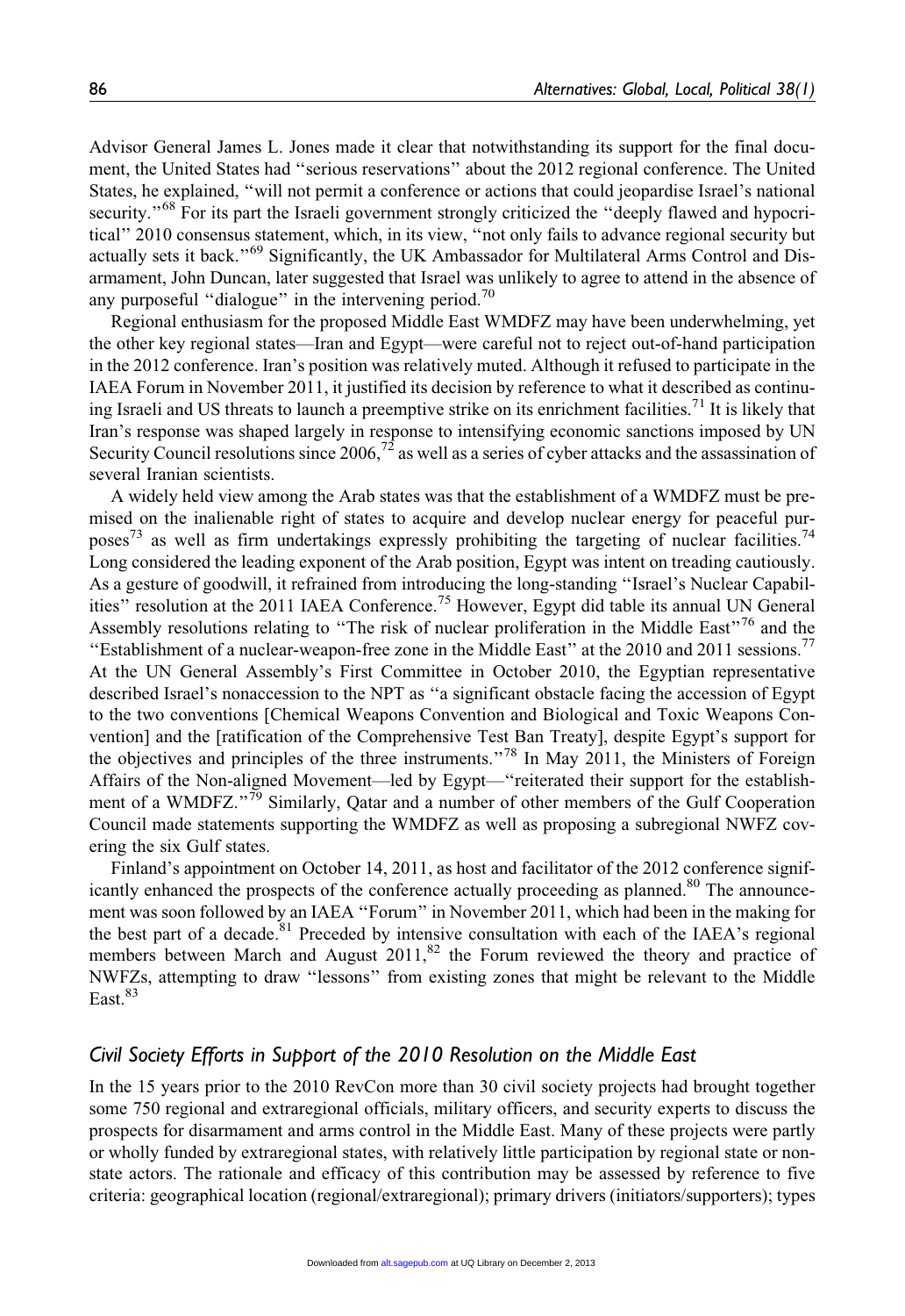of actors involved (state/nonstate) and the capacity in which they participated (official/personal); the initiative's form and modality (academic conference/workshop/confidential discussion); and, finally, the funding source (e.g., regional/extraregional; government/private sector/philanthropy).In November 2012, the US State Department announced that the proposed 2012 conference would not go ahead 'because of present conditions in the Middle East and the fact that states in the region have not reached agreement on acceptable conditions for a conference'. However, the UN Secretary General and co-sponsors, Russia and UK, have continued to press for the conference to be held as soon as possible.<sup>109,110,111,112</sup>

Arguably the regional state with the most important and complex set of interests around these issues is Israel. While no significant public opposition to the possession of nuclear weapons has emerged in Israel,<sup>84</sup> a number of individuals and chapters of international nongovernmental organizations (NGOs) have maintained a low-profile critique of the nuclear deterrence strategy. A small group of ''Israeli journalists, writers, philosophers and activists who oppose WMD,'' known as the Armageddon group, was recently formed ''to put an end to [the] silence and deception'' of Israel's nuclear policies. The group publishes a web site in Hebrew (only partly translated into English) funded by the UK Campaign for Nuclear Disarmament and hosted by a New Zealand Internet service.85 The Israeli branch of Greenpeace, which has explicitly focused on the WMDFZ concept, hosted a sideline meeting at the 2010 NPT RevCon as part of a longer-term objective to formulate a WMDFZ proposal that would be consistent with Israel's national security interests.<sup>86</sup>

In May 2011, Tel Aviv University's Center for Iranian Studies and the Israeli branch of the Pugwash Conferences on Science and World Affairs hosted a track-two workshop on a regional WMDFZ. The workshop, jointly funded by the Norwegian government, the Carnegie Corporation of New York and the Israeli Academy of Social Sciences, brought together 30 participants, largely from Israeli civil society and government, to discuss *inter alia* the prospects for a regional WMDFZ.<sup>87</sup> The Tel Aviv workshop was the culmination of a concerted international effort by Pugwash,<sup>88</sup> which included the publication of a preconference white paper,<sup>89</sup> a special meeting in Farnham (UK) in October 2010, and a dedicated discussion at the Pugwash international conference in Berlin in July 2011.<sup>90</sup>

There has been relatively less activity involving Iranian and Arab civil society groups. For a brief period, the Arab Institute for Strategic Studies launched a blog on developments relating to the negotiation of a WMDFZ funded by the Norwegian government.<sup>91</sup> Elsewhere in the Arab world, a number of actors have come together to explore alternate NWFZ modalities, including a subregional zone covering the greater Gulf States of Iraq, Iran, Yemen, and the six Gulf states (Saudi Arabia, Kuwait, Bahrain, Qatar, the United Arab Emirates, and Oman). First proposed in 2004 by the Gulf Research Center in Dubai, it rapidly gained endorsement by the Secretary-General of the Gulf Cooperation Council (GCC) at the Abu Dhabi Summit in December 2005.<sup>92</sup> More recently, the University of Georgetown in Qatar hosted a roundtable event on ''Nuclear Non-proliferation in the Gulf,'' organized by the British American Security Information Council (BASIC) and funded by the UK Foreign Office and Qatar Ministry of Foreign Affairs. In Iran, initiatives dealing with the WMDFZ proposal have been rare, with the possible exception of occasional papers published by the Institute for Middle East Strategic Studies in Tehran.<sup>93</sup>

A far greater number of civil society initiatives have been funded, coordinated, and hosted by organizations outside the region. In July 2011, the Japanese group Peace Boat International convened a discussion on the WMDFZ proposal, with an emphasis on the humanitarian consequences of nuclear weapons and WMDs.<sup>94</sup> The main outcome of the widely reported event was a call for a civil society conference to be convened in parallel with the 2012 regional conference. In March, Peace Boat went on to host events in Greece before visiting Istanbul, Turkey, and then sailing into Cairo for an event hosted by the Egyptian Council of Foreign Affairs.

Of these initiatives only one has been partly funded by a Middle East state. Since 2006, the School of Oriental and African Studies (SOAS) at th[e Universi](http://alt.sagepub.com/)ty of London has convened a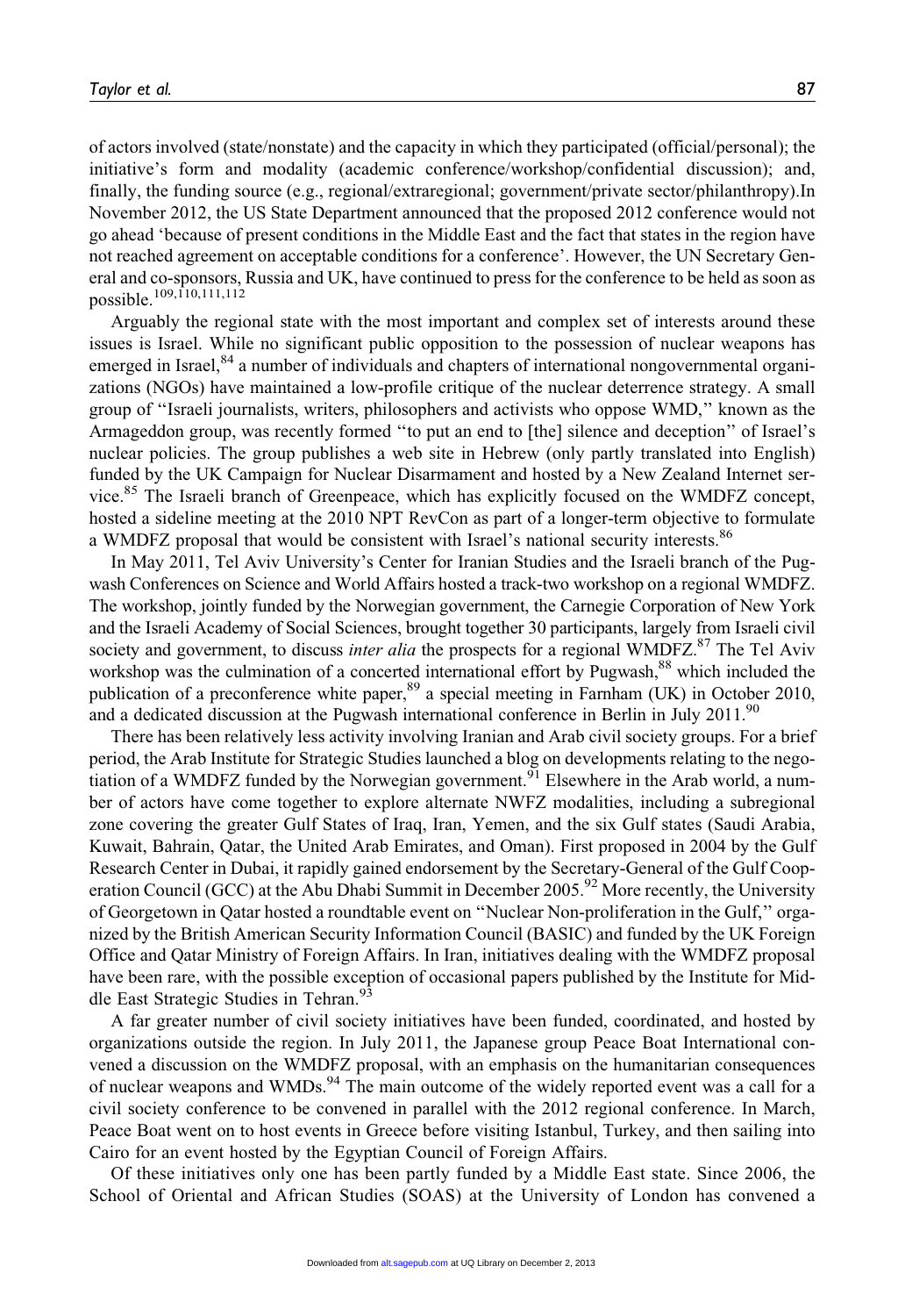one-day conference on the Middle East proposal, funded jointly by the Qatar Ministry of Foreign Affairs and the UK Foreign Office.<sup>95</sup> Participants have tended to be policy advisors, officials, and academics from mostly outside of the region. The conferences have resulted in special issues of *International Affairs* and *Palestine-Israel Journal* as well as several research papers and articles.<sup>96</sup>

On July 26, 2010, the European Union (EU) mandated the formation of a network of four specialist international security ''think tanks'' from the region to ''encourage political and security-related dialogue'' that would assist the EU to counter WMD proliferation. The resulting EU Nonproliferation Consortium convened a seminar on the Middle East WMDFZ concept in Brussels on July 6–7, 2011, with some 200 experts and diplomats drawn from the Middle East and the EU, as well as China, the United States, Russia, Argentina, Australia, Brazil, Canada, Japan, Norway, Switzerland, and Turkey, and a number of regional and international organizations.<sup>97</sup> The inaugural EU Consortium Conference held in Brussels in February 2012 featured a plenary session with presentations by government officials from the region and European experts.<sup>98</sup> Another noteworthy initiative has been the Academic Peace Orchestra Middle East (APOME) formed by the Frankfurt Peace Research Institute and funded by a number of European organizations, with the aim of preparing some 40 policy briefs for governments and the media in the period  $2011-2014$ .<sup>99</sup> The Middle East expert team formed by the Centre for Nonproliferation Studies has sought to promote policy-focused research, training programs for Middle Eastern scholars and government officials, dialogue on regional and international arms control and nonproliferation, and the development and maintenance of databases.<sup>100</sup> Established under the auspices of Georgetown University's School of Foreign Service in Qatar and funded by the Qatar Foundation, a predominantly regional group of scholars and former policy makers has produced a working paper in which they set out their findings and policy recommendations.<sup>101</sup>

#### Bridging Past and Future: A Dialogical Approach

The preceding survey clearly points to a sustained and multidimensional effort to generate momentum needed to establish a Middle EastWMD free zone, which suggests that the objective will remain high on the diplomatic agenda for some time to come. As we have seen, several factors, arising from the complex interplay of different actors and different fields of action, have contributed to this limited but positive outcome. Three factors are attributable largely though not exclusively to the role of state actors. First, the creation of six other NWFZs in variable contexts—four of them in the three decades since the Middle East proposal reached unanimous agreement. Second, the increasing convergence of views and interests on the part of key states, notably the five permanent members of the UN Security Council, in particular their common wish to salvage something of the legitimacy and viability of the Nuclear Non-Proliferation Treaty, and their common fear that nuclear proliferation in the region risks entangling them in a conflict over which they might have little effective control. And third, the in-principle endorsement of the NWFZ concept by all significant regional states, notably Egypt, Iran, and Israel.

However, it is equally apparent that the renewed momentum cannot be fully explained by reference to the interests and priorities of states. The complex web of institutional and legal arrangements, operating in global and regional settings and giving rise to closely interlinked formal and informal processes, has also played a part. Critical in this respect has been the NPT regime—in particular the five-year review mechanism—which has steadily, though unevenly, provided a space within which a range of voices can press for the denuclearization of the Middle East. The decision of the 2010 NPT Review Conference has undoubtedly given the proposal a much needed stimulus.

A third noteworthy contribution has come from civil society, largely in the form of extraregional track-two discussions which have brought varying levels an[d areas of e](http://alt.sagepub.com/)xpertise to bear on the modalities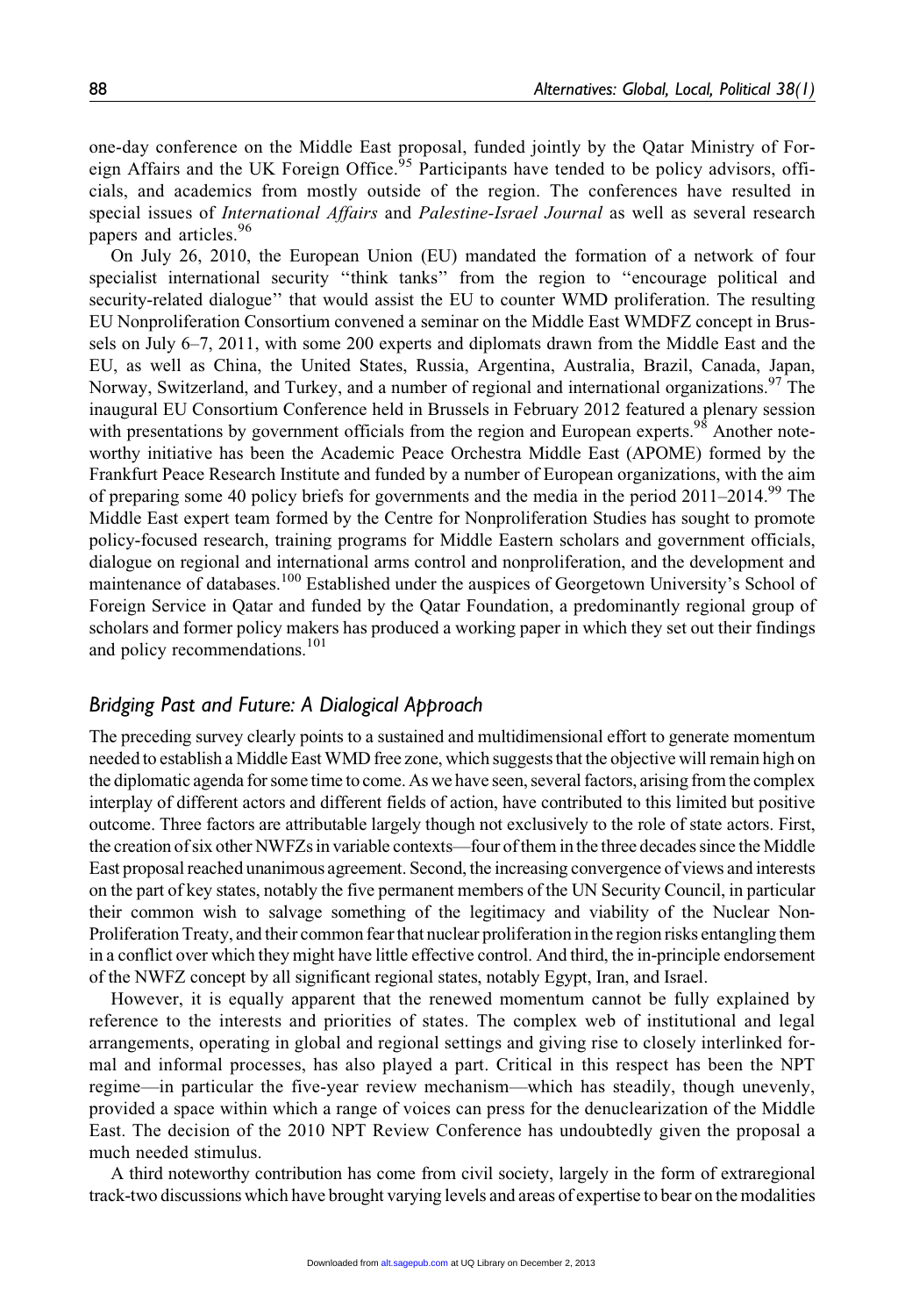of a Middle EastWMDFZ, and the preparatory steps likely to facilitate its creation. These meetings have performed three distinct but closely related functions: (a) they have ''filtered'' the ideas, experiences, and insights gained from other NWFZs in ways that relate to the specific needs and circumstance of the

Middle East; (b) they have helped to familiarize policy makers with the concept, its value, and implications; and (c) they have gone some way toward translating concepts into policy recommendations.<sup>102</sup> Notwithstanding these helpful developments, the path ahead remains riddled with difficulty. The interests of the five permanent members of the UN Security Council diverge in significant ways,

pitting the United States (often though not always with the support of its European allies) against Russia and China. A different but no less debilitating disjunction exists between regional states whose attitudes and perceptions tend to subordinate the issue of nuclear proliferation to more narrowly conceived political considerations. Tensions in the region are exacerbated by real or imaginary existential threats reflected in the nonrecognition of states (which lies at the heart of the Arab–Israeli conflict) and in the Sunni-Shia divide (that overlays the Saudi–Iranian rivalry and complicates a great many internal conflicts, not least in Iraq, Syria, and Bahrain). A third disjunction separates the approaches of western powers (primarily the United States and Western Europe) from those of the Iranian government and public opinion in much of the Arab world. Although for the former the primary objective is to institute a stable regional order, for the latter it is to challenge an order that consolidates and legitimizes Israeli military ascendancy.<sup>103</sup>

As for the role of civil society, the track-two approach, useful though it has been, bears the limitations imposed by virtue of its frame of reference, participation, and mode of operation. Most track-two consultations have been initiated by Western institutions (often research centers or think tanks located in the West), funded by Western governments or other Western sources, and on the whole premised on Western concepts of order and stability. This is not to call into question the utility of these initiatives but to draw attention to the shortcomings associated with overrepresentation of Western experts, and substantial regional underrepresentation, notably Iran, Iraq, Saudi Arabia, and Syria.<sup>104</sup> Moreover, the primary focus of these discussions has been to explore the technical and legal aspects of NWFZs, and as a corollary to neglect or marginalize some of the more serious obstacles to the endeavor, which are more likely to be illuminated by the insights of psychologists, sociologists, anthropologists, economists, historians, philosophers, and health specialists.

If civil society is to make a wide-ranging and sustainable contribution to the process, especially in the light of the tensions and volatility that presently characterize the Middle East, the approach taken needs to be self-consciously inclusive, multilayered, and dialogical. Inclusiveness implies comprehensive regional participation (cutting across the Sunni-Shia and Arab–Israeli divides) supplemented by extraregional representation, with a viewto giving voiceto a wide spectrum of political views. A multilayered framework would in all probability reflect a hybrid modelthat combines elements oftracks two andthree and is able to engage a critical mass of ''opinion makers'' and publicists drawn from across the political and sociocultural spectrum that is the Middle East. It would include not only experts of various kinds and policy makers attending in their personal capacities (track two) but also other key constituencies, in particular the media, education, arts and culture, the professions, business, religious organizations, and public interest groups, especially those focused on issues of peace and disarmament, democracy, human rights, gender, development, and environment (track three). A multilayered strategy would presuppose a network of dialogues conducted under different auspices at different times—some of relatively short duration, others ongoing; some with a wide-ranging agenda, others more sharply focused; some constituted nationally, others functioning within a wider regional or international domain. With overlapping membership acrossthese different dialogues and interlinked lines of communication (spatial and virtual) such a network would allow for the cross-fertilization of ideas and perspectives.

It remains to say a word about the dialogical qualities to be cultivated by the proposed dialogues. At first sight, this may seem an exercise in tautology. How can dialogues be anything but dialogical? The reality is that too often what purport to be ''dialogues['' are conv](http://alt.sagepub.com/)entionally organized gatherings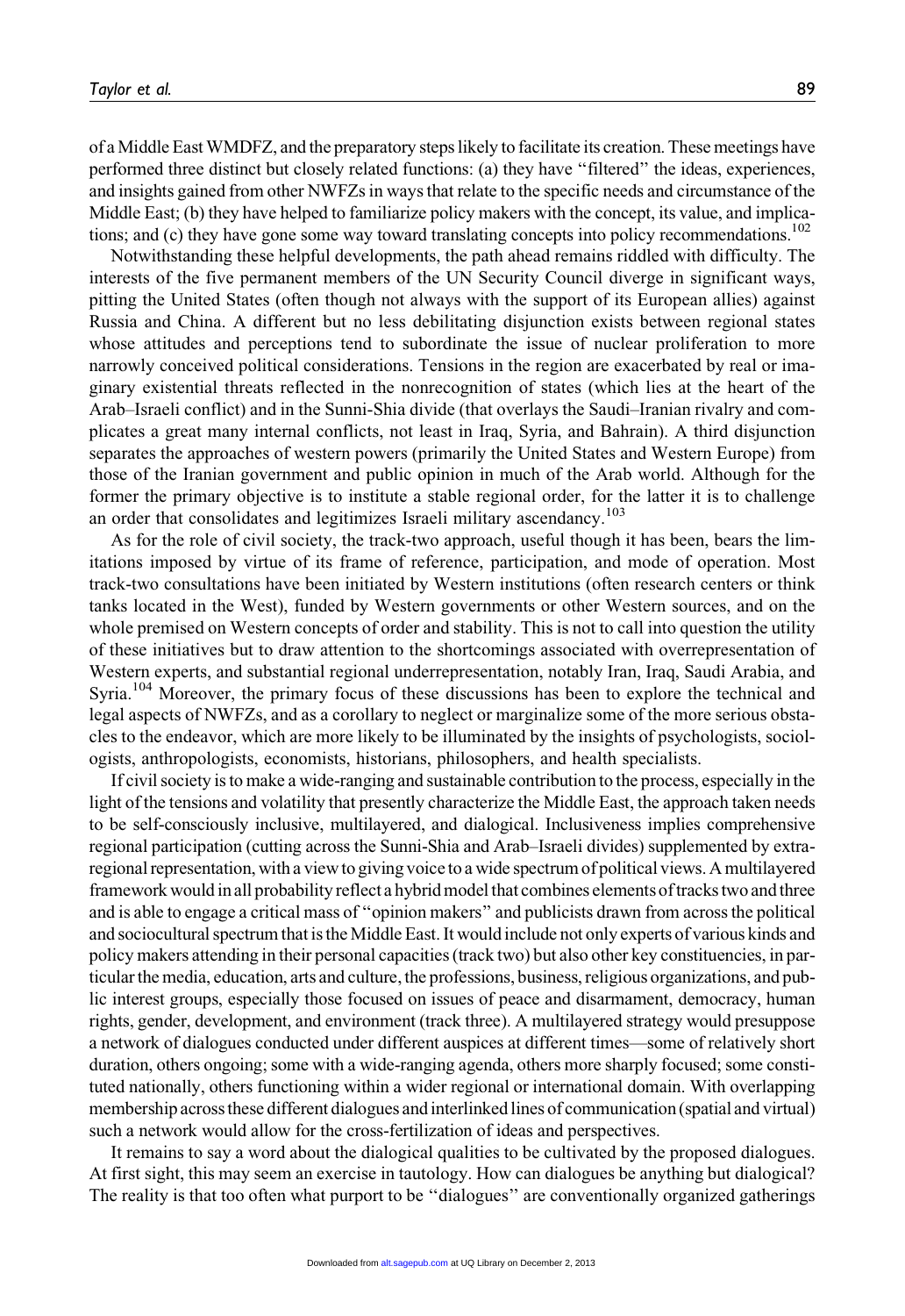to which people are invited to present their views, with little or no attention to the cognitive, behavioral, or evaluative aspects of dialogical interaction. The overarching purpose of dialogue is to facilitate among participants a process of mutual listening, so that each can come to understand more clearly the perceptions and priorities of others as well as the constraints under which they operate.<sup>105</sup> Here particular stress must be placed on the need for sensitivity to cultural and civilizational difference and to avoid any impression that the dialogue assumes or privileges some kind of cultural or ideological homogeneity which must somehow be respected and integrated.<sup>106</sup> In dialogue interlocutors understand that they are engaged in a process in which discovery of the ''other'' is mirrored and reinforced by discovery of ''self.'' It is worth noting in this context that divergent interests and value preferences are evident as much within states as they are between them, hence the need for ''agonistic dialogue'' to involve the opposing constituencies and worldviews to be found within many polarized societies,<sup>107</sup> not least Egypt, Iran, and Israel. Considerable attention must therefore be given to the modalities of the dialogical process, in particular the drafting of guidelines, dissemination of information, structuring of programs, selection of venues, preparation of the physical and psychological environment, moderation of sessions, and choice of evaluation techniques. Given current levels of mistrust and the paucity of effective communication, third parties may have a crucial role to play in guiding the dialogical process, while still leaving the content of the dialogue firmly in the hands of the primary parties.

These benchmarks of dialogical engagement are likely to prove especially relevant to two closely related steps: identifying the key phases needed to establish a zone free of weapons of mass destruction in the Middle East; and articulating the key elements of the initial phase, which some have referred to as the declaratory phase.<sup>108</sup> The decision to convene an international conference has arguably set the declaratory phase in motion, that is, the phase during which the states and societies of the region are invited to declare their explicit support for the denuclearization objective and to articulate, individually and collectively, the basic principles that will guide the establishment of the zone and more generally the relations between participating states in the lead up to and following treaty ratification. This phase will last until an appropriate declaration of principles has gained the necessary agreement of all relevant regional and extraregional actors. Civil society's role is likely to prove decisive in achieving such consensus.

The political, cultural, and diplomatico-strategic landscape of the Middle East will inevitably require that serious attention be given to a number of conflicts, many of which straddle the domestic and international domains. To address them head-on at an early stage within an exclusively state-centric enterprise runs the risk of aborting the entire WMDFZ project. To sweep them under the carpet will equally doomthe project for itis not possible to press for the elimination of weapons of mass destruction fromthe Middle East while ignoring the conflicting interests that sustain the impetus toward their acquisition. A wiser strategy would be to make these conflicts, at least in the first instance, the subject of an intensive and sustained civil society dialogue, so long as the different tracks of the dialogue overlap and intersect, thereby providing an effective transmission belt.

What is envisaged here is the continuous, and no doubt fraught, interaction of three distinct but interlinked negotiating processes: one leading to the creation of a Middle East WMDFZ; another centered on a settlement of the Arab–Israeli conflict; and the third on the development of an inclusive and comprehensive regional security architecture that has the WMDFZ as one of its pillars and recognizes Iran's legitimate security objectives. Each of these three processes, if properly managed, could be mutually reinforcing, but only the close and sustained involvement of civil society in its various manifestations in different national contexts is likely to give the project the psychological impetus and political legitimacy it requires. The obstacles are no doubt immense, but the energies released by the Arab uprisings, the signs of increasing Israeli disenchantment with the current impasse, and the undercurrents that permeate Iranian society, make such an undertaking more plausible than at any time over the last decade.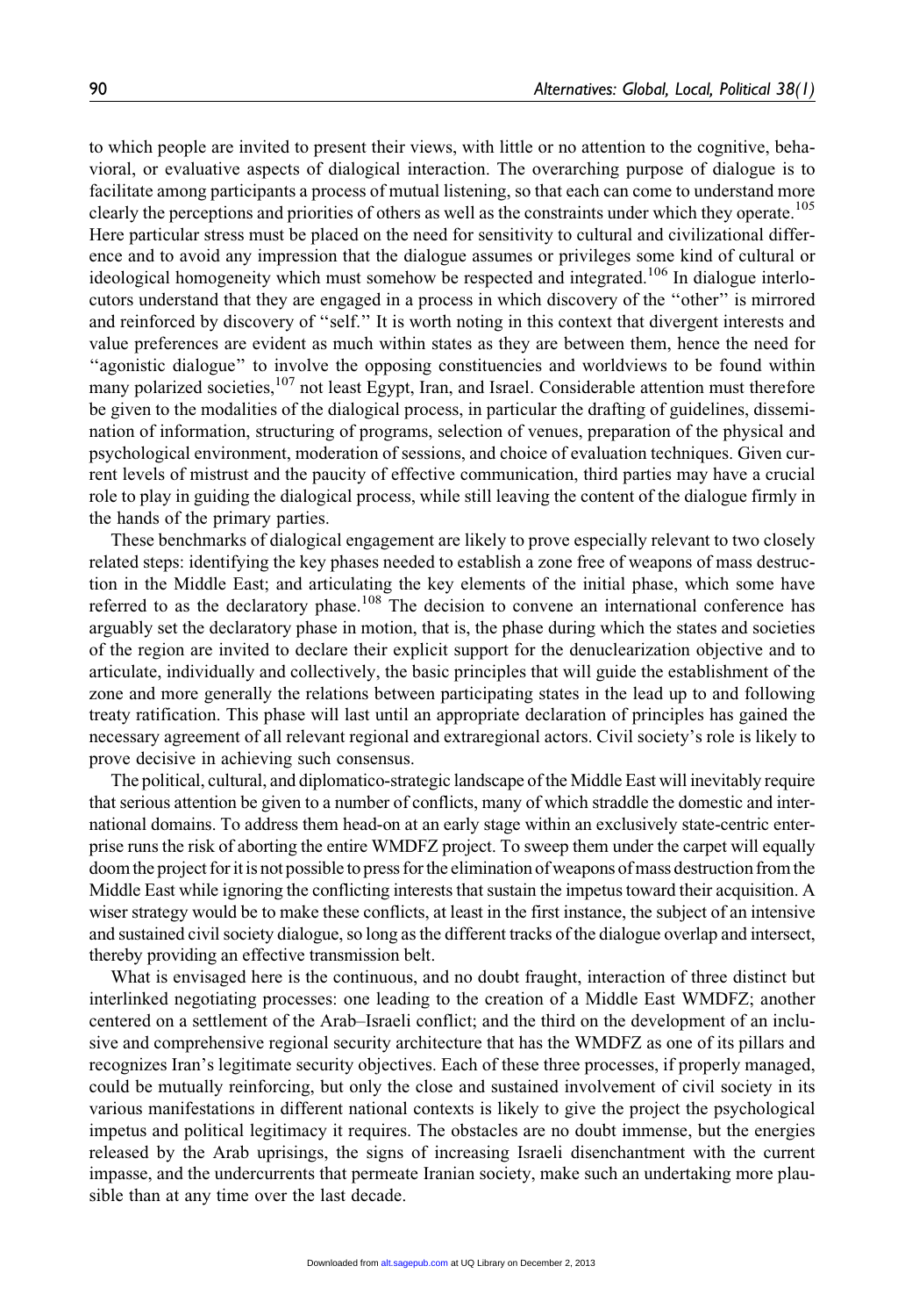#### Declaration of Conflicting Interests

The authors declared no potential conflicts of interest with respect to the research, authorship, and/or publication of this article.

# Funding

The authors disclosed receipt of the following financial support for the research, authorship, and/or publication of this article: This work was supported by a research innovation grant from La Trobe University's Institute for Human Security. The authors would also like to thank Hamish Myers for preliminary research assistance.

#### **Notes**

- 1. Manuel Castells, ''The New Public Sphere: Global Civil Society, Communication Networks, and Global Governance,'' The ANNALS of the American Academy of Political and Social Science 616, no. 2 (March 2008): 82.
- 2. Joseph A. Camilleri and Jim Falk, Worlds in Transition: Evolving Governance Across a Stressed Planet (Cheltenham, UK; Edward Elgar, 2009), 149–58.
- 3. Ibid., 158–69.
- 4. Stockholm International Peace Research Institute, SIPRI Yearbook 2009: Armaments, Disarmament and International Security (Oxford, UK: Oxford University Press, 2009), 205–209; International Institute for Strategic Studies, The Military Balance 2010: The Annual Assessment of Global Military Capabilities and Defence Economics (London, UK: Routledge, 2010), 240–44.
- 5. See: Stephane Delory, ''The Dynamics of Missile Proliferation in the Middle East and North Africa,'' Background paper for the EU Seminar to Promote Confidence Building and in Support of a Process Aimed at Establishing a Zone Free of WMD and Means of Delivery in the Middle East, EU Non-proliferation Consortium, Brussels, July 6-7, 2012.
- 6. This list typically refers to Algeria, Egypt, Iran, Iraq, Israel, Libya, Saudi Arabia, and Syria. Although both Iraq and Libya have in recent years dismantled—or had dismantled—their WMD capability, with only the presence of some material.
- 7. Waheguru Pal Singh Sidhu, ''Lessons from Regional Approaches to Managing Missiles,'' UNIDIR Disarmament Forum no. 1 (2007): 24.
- 8. Nabil Fahmy, ''An Assessment of International Nuclear Nonproliferation Efforts after 60 Years,'' Nonproliferation Review 13, no. 1: 81–87.
- 9. Arms Control Association, ''Middle Eastern States Seeking Nuclear Power,'' May 2008, accessed February 28, 2010, http://www.armscontrol.org/act/2008\_05/MiddleEastEnergy on. See also Mark Fitzpatrick, ''Nuclear Capabilities in the Middle East,'' Background paper for the EU Seminar to Promote Confidence Building and in Support of a Process Aimed at Establishing a Zone Free of WMD and Means of Delivery in the Middle East, EU Non-proliferation Consortium, Brussels, 6-7 July 2012; and Giorgio Franceschi and Daniel Muller, ''Peaceful uses of Nuclear Energy in the Middle East: Multilateral Approaches,'' Background paper for the EU Seminar to Promote Confidence Building and in Support of a Process Aimed at Establishing a Zone Free of WMD and means of Delivery in the Middle East, EU Non-proliferation Consortium, Brussels, July 6-7, 2012.
- 10. See David Santoro, ''Status of Non-Proliferation Treaties, Agreements, and Other Related Instruments in the Middle East," Background paper for the EU Seminar to Promote Confidence Building and in Support of a Process Aimed at Establishing a Zone Free of WMD and means of Delivery in the Middle East, EU Nonproliferation Consortium, Brussels, July 6-7, 2012.
- 11. The normative function of civil society and its increasing importance in diverse national, transnational and international settings has been the subject of extensive empirical and theoretical analysis. See, for example, Tom Fries and Peter Walkenhorst, Sharing Global Governance: The Role Of Civil Society Organizations, 2nd ed. (Gütersloh, Germany: Bertelsmann Stiftung, 2011); James Lull, Culture-On-Demand: Communi-cation in a Crisis World (Malden, MA: Blackwell, 2007[\); Saskia Sa](http://alt.sagepub.com/)ssen, Territory, Authority, Rights: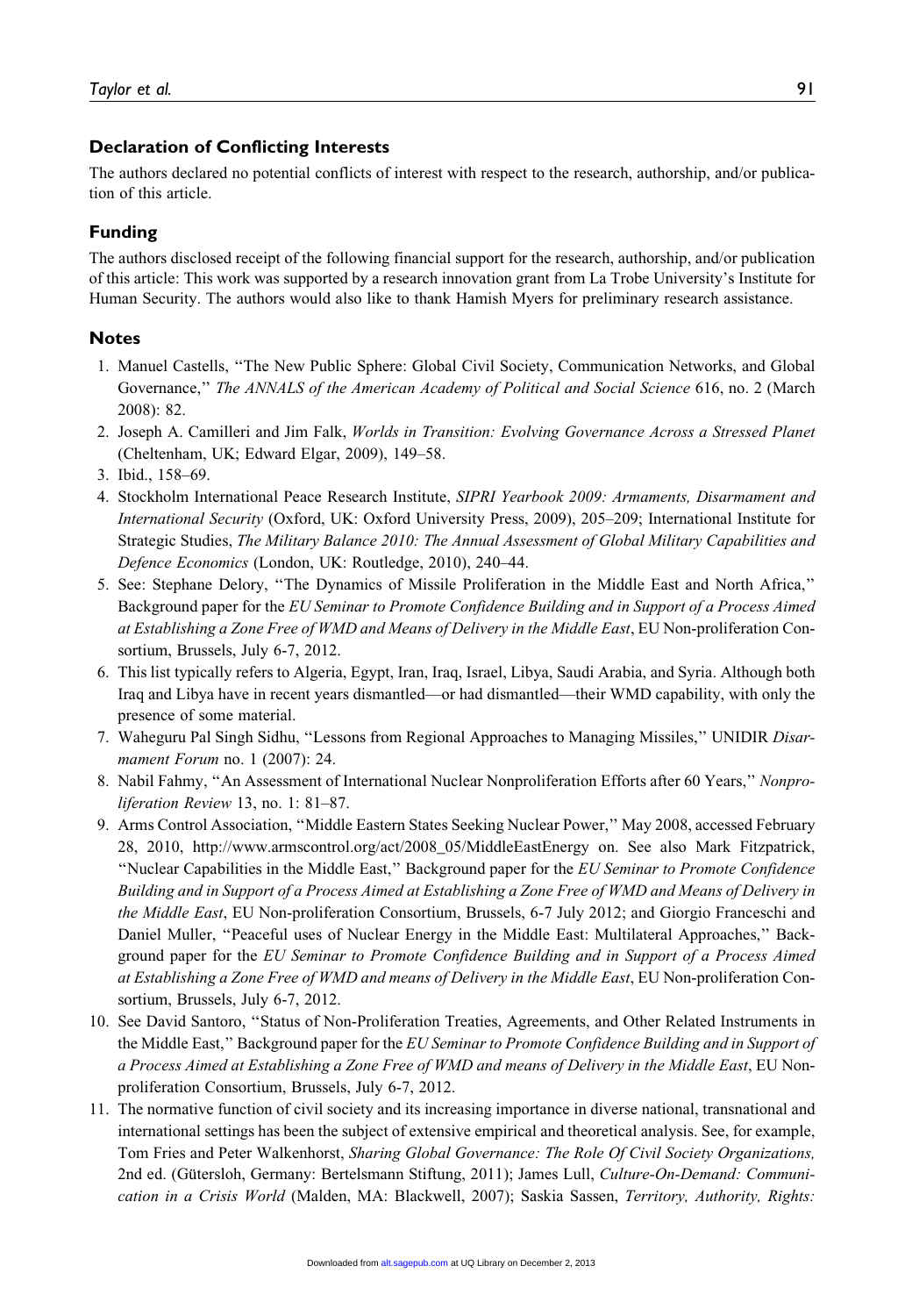From Medieval to Global Assemblages (Princeton, NJ: Princeton University Press, 2006); Jodi Dean, Jon W. Anderson, and Geert Lovink, eds., Reformatting Politics: Information Technology and Global Civil Society (New York, NY: Routledge; 2006); Helmut Anheier, Marlies Glasius, and Mary Kaldor, eds., Global Civil Society 2004/5 (London, UK: Sage, 2004); Mary Kaldor, Global Civil Society: An Answer to War (Malden, MA: Polity, 2003); John A. Guidry, Michael D. Kennedy, and Mayer N. Zald, Globalizations and Social Movements: Culture, Power, and the Transnational Public Sphere (Ann Arbor: University of Michigan Press, 2000); Manuel Castells, The Rise of the Network Society (Oxford: Blackwell, 1996).

- 12. UN Document A/RES/3472 B.
- 13. Weapons of Mass Destruction Commission, Weapons of Terror: Freeing the World of Nuclear, Biological and Chemical Arms, June 2006.
- 14. Jozef Goldblat, Arms Control: The New Guide to Negotiations and Agreements (London, UK: PRIO/SIPRI/ Sage Publications, 2002), 1902–19.
- 15. UN Disarmament Commission, ''Report of the Disarmament Commission,'' UN General Assembly 54th Session, Supplement No.42, A/54/42. Annex 1 (New York, NY: United Nations, 1999).
- 16. UN Disarmament Commission, ''Report of the Disarmament Commission,'' UN General Assembly 54th Session, Supplement No.42, A/54/42. Annex 1 (New York, NY: United Nations, 1999), 9.
- 17. United Nations Office for Disarmament Affairs, ''Status of Multilateral Arms Regulation and Disarmament Agreements,'' accessed Spetember 3, 2011, http://unhq-appspub- 01.un.org/UNODA/TreatyStatus.nsf.
- 18. Recognized under the Non Proliferation Treaty to be: The People's Republic of China, France, the Russian Federation, the United Kingdom and the United States.
- 19. Harald Muller and Andreas Schmidt, ''The Little-Known Story of Deproliferation: Why States Give Up Nuclear Weapon Activities," in Forecasting Nuclear Proliferation in the 21st Century, eds., William C. Potter and Gaukhar Mukhatzhanova (Stanford: Stanford Security Studies/Stanford University Press, 2010), 124–58.
- 20. See, for example, case studies in Mitchell Reiss, Bridled Ambition: Why Countries Constrain their Nuclear Capabilities (Washington, DC: Woodrow Wilson Center Press, 1995); John Redick, ''The Tlatelolco Regime and Nonproliferation in Latin America,'' International Organization 35, no.1 (January 1981): 103–104; John Redick and Paul Wrobel, ''Nuclear Cooperation in South America: The Role of Scientists in the Argentine-Brazilian Rapprochement," Annals of the New York Academy of Sciences 866 (December 1998): 165–81; Michael Hamel-Green, The South Pacific Nuclear Free Zone Treaty: A Critical Assessment (Canberra, Australia: ANU Peace Research Centre, 1990); Hamel-Green, "The South Pacific—The Treaty of Rarotonga," in Nuclear Weapons-Free Zones, ed., Ramesh Thakur (London, UK: Macmillan, 1998), 59–80; Marty Natalegawa, ''The Southeast Asian Nuclear Weapon Free Zone Proposal: Retrospect and Prospect,'' doctoral thesis (Canberra: Australian National University, 1993); Oluyemi Adenji, The Treaty of Pelindaba on the African Nuclear-Weapon-Free Zone (Geneva, Switzerland: UNIDIR, 2002); Amitav Acharya and Sola Ogunbanwo, "The Nuclear Weapon-Free Zones in South-East Asia and Africa," In The Stockholm International Peace Research Institute Yearbook 1998 (Oxford: Oxford University Press, 1998), 443–45; Marco Roscinia, ''Something Old, Something New: The 2006 Semipalatinsk Treaty on a Nuclear Weapon-Free Zone in Central Asia," Chinese Journal of International Law 7, no. 3 (2008): 593– 624; Monica Serrano, Common Security in Latin America: the 1967 Treaty of Tlatelolco (London, UK: Institute of Latin American Studies, 1992); Arturo Velazquez, ''Civil-Military Affairs and Security Institutions in the Southern Cone: The Sources of Argentine-Brazil Nuclear Cooperation," Latin American Politics and Society 46, no. 4 (Winter 2004): 29–60.
- 21. Mustafa Kibaroglu, "Euratom & ABACC: Safeguard Models for the Middle East," in A Zone Free of Weapons of Mass Destruction in the Middle East, eds., Jan Prawitz and James F. Leonard (Geneva, Switzerland: UNIDIR, 1996), 93–124; Faawzy Hammad et. al., ''Principles of Establishing a Middle East Weapons of Mass Destruction Free Zone Monitoring and Verification System," in Building a Weapons of Mass Destruction Free Zone in the Middle East: Global Non-Proliferation Regimes and Regional Experiences, eds., Vilmos Cservey et. al. (Geneva, Switzerland: [UNIDIR\), 9](http://alt.sagepub.com/)2–95.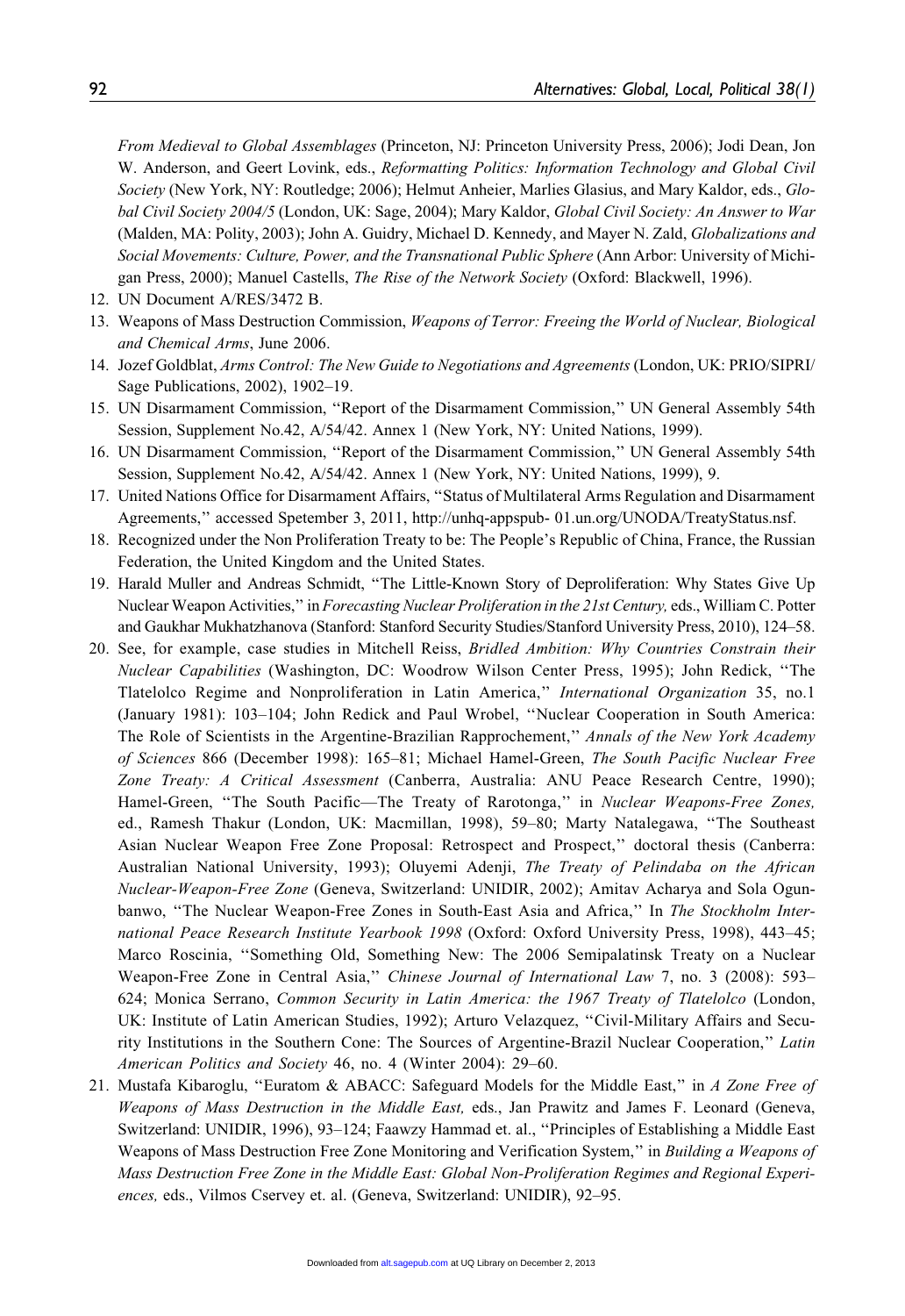- 22. Paulo S. Wrobel and John R. Redick, ''Nuclear Cooperation in South America: The Role of Scientists in the Argentine-Brazilian Rapprochement," Annals of the New York Academy of Sciences 866 (December 1998): 165–81.
- 23. Thomas Graham, Jr. and Damien J. Lavera, Cornerstones of Security: Arms Control Treaties in the Nuclear Era (Seattle: University of Washington Press, 2003), 13; Jozef Goldblat, Arms Control: The New Guide to Negotiations and Agreements (London, UK: PRIO/SIPRI/SAGE, 2002), 190–191.
- 24. Hamel-Green, The South Pacific Nuclear Free Zone Treaty, 1–6 and 55–82.
- 25. R. M. Marty and M. Natalegawa, The Southeast Asian Nuclear Weapon Free Zone Proposal: Retrospect and Prospect unpublished PhD thesis (Canberra: Australian National University, 1993); J. S. Djiwandono, Southeast Asia as a Nuclear-Weapons-Free Zone (Kuala Lumpur: Institute of Strategic and International Studies, 1987).
- 26. Natalegawa, The Southeast Asian Nuclear Weapon Free Zone Proposal: Retrospect and Prospect, 359–377.
- 27. Oumirserik Kasenov, "On the Creation of a Nuclear-Weapon-Free Zone in Central Asia," The Nonproliferation Review 6 no.1 (Fall 1998): 144–47; Scott Parrish, ''Prospects for a Central Asian Nuclear-Weapon-Free Zone,'' The Nonproliferation Review 87, no. 1 (Spring 2001): 141–48.
- 28. Kevin Clements, "Peace Movements in New Zealand," Oxford International Encyclopaedia of Peace (Oxford: Oxford University Press, 2010), v.3, 130.
- 29. For a comprehensive documentary on these zones, see David L. Brown, James Heddle, and Mary Beth Brangan's 1989 film, Free Zone. The film estimated that in 1989 there were 4,300 local nuclear free zones across 37 countries.
- 30. See Peter Jones, ''Afterword,'' in SIPRI, Towards a Regional Security Regime in the Middle East (Stockholm: SIPRI, October, 2011), 40–53.
- 31. Mohammed Kadry Said notably traces the formal state proposal back earlier than 1974, suggesting at the 17th session of the United Nations General Assembly in 1963, Egypt ''first suggested nine conditions for establishing a nuclear weapon-free-zone in the Middle East. These conditions reflected Egyptian fears of foreign domination, interference in its internal affairs and high sensitivity over the issue of 'sovereignty' in any arms control measures.'' See Mohammed Kadry Said, ''Middle East Weapons of Mass Destruction Free Zone: Regional Security and Non-proliferation Issues," Building a Weapons of Mass Destruction Free Zone in the Middle East Global Non-proliferation Regimes and Regional Experiences (Geneva: UNIDIR, 2004), 127.
- 32. UN Document A/RES/3263 (XXIX).
- 33. UN General Assembly, Establishment of a nuclear-weapon-free zone in the regional of the Middle East, Resolution A/35/147, 12 December 1980, accessed June 1, 2011, http://www.un.org/documents/ga/res/ 35/a35r147e.pdf.
- 34. See Mohammed K. Said, ''Middle East Weapons of Mass Destruction Free Zone: Regional Security and Non-proliferation Issues," Chapter 9 in Building a Weapons of Mass Destruction Free Zone in the Middle East: Global Non-proliferation Regimes and Regional Experiences, eds.,Vilmos Cserveny et al. (UN Institute for Disarmament Research, 2004), 127–8.
- 35. UN Document CD/989, 20 April 1990. As of July 2012, the Mubarak Initiative was still live on the Egyptian Ministry of Foreign Affairs website, accessed July 18, 2012, http://www.mfa.gov.eg/English/ EgyptianForeignPolicy/InternationalOrgRelation/DisArm/Pages/DisArm277free\_zone.aspx.
- 36. It has been contended that this proscription of a WMDFZ including the ''means of delivery'' may be traced to UN Resolution 687 (1991). See Stephane Delory, ''The Dynamics of Missile Proliferation in the Middle East and North Africa,'' Background paper for the EU Seminar to Promote Confidence Building and in Support of a Process Aimed at Establishing a Zone Free of WMD and means of delivery in the Middle East, EU Non-proliferation Consortium, Brussels, July 6-7, 2012.
- 37. UN (1995), NPT Conference Document 1995/32/RES/1.
- 38. UN Security Council Resolution 687 (article 14).
- 39. These include: Common Security Report (1982) of the Independent Commission on Disarmament and Security Issues; Arms Control and Regional Security talks [\(1992-1995](http://alt.sagepub.com/)); Non-proliferation Treaty Review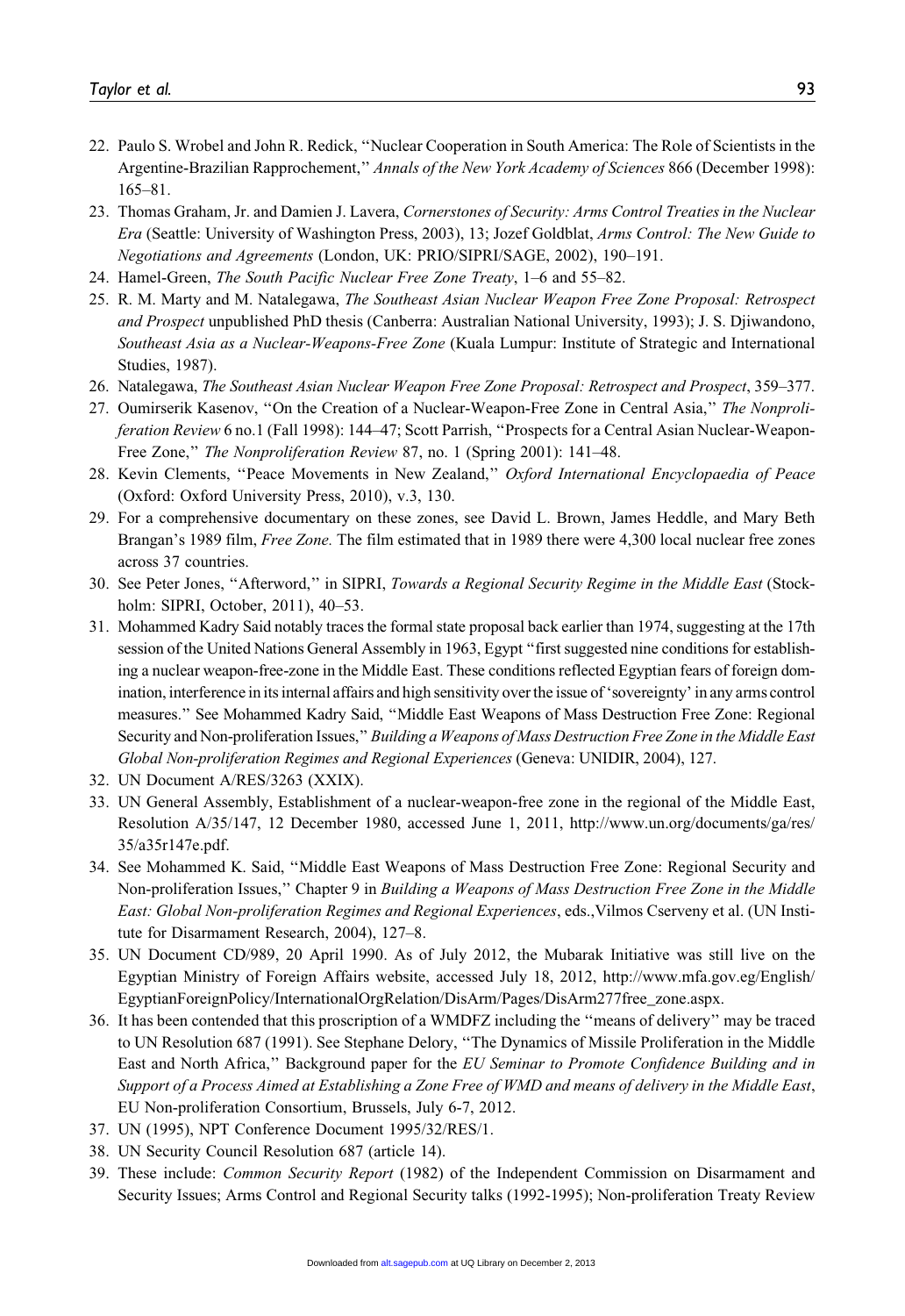and Extension Conference (1995); Canberra Commission Report (1996); Tokyo Forum for Nuclear Non-proliferation and Disarmament (1998); Weapons of Terror Report of the Weapons of Mass Destruction Commission (2006); Ministerial Declaration of the Seven Nation Initiative on Nuclear Disarmament and Non-proliferation (2006); International Conference on Nuclear Disarmament (2008); and Eliminating Nuclear Threats Report of International Commission on Nuclear Non-proliferation and Disarmament (2010).

- 40. Weapons of Mass Destruction Commission, ''Weapons of Terror: Freeing the World of Nuclear, Biological and Chemical Arms,'' June 2006.
- 41. International Commission on Nuclear Non-proliferation and Disarmament (2009), ''Eliminating Nuclear Threats: A Practical Agenda for Global Policymakers,'' (November 2009).
- 42. The 2005 RevCon is generally viewed as a ''failure.'' See Ban Ki-moon, ''Letter to 2010 RevCon,'' (May 26, 2010).
- 43. Arab League, ''Working paper on the peaceful uses of nuclear energy submitted by the Lebanese Republic on behalf of the States members of the Arab League to the 2010 Review Conference of the Parties to the Treaty on the Non-proliferation of Nuclear Weapons,'' Working Paper to the 2010 Review Conference of the Parties to the Treaty on the Non-proliferation of Nuclear Weapons, NPT/CONF.2010/WP.30, Paragraph 10(e) (New York, April 13, 2010). See also: UN Department of Public Information, ''Nuclear Disarmament Tops Agenda in Disarmament Commission, but Speakers Call for halt to Illicit Arms Trade, Creation of Nuclear-Weapon-Free Middle East: Views exchanged on denuclearization of Korean Peninsula; Iran Expresses Determination to Pursue Legal Aspects of Nuclear Technology for Peaceful Purposes,'' 2010 Review Conference of the Parties to the Treaty on the Non-proliferation of Nuclear Weapons, Disarmament Commission 2010 Substantive Session 305th and 306th Meetings (AM and PM), (New York, March 30, 2010).
- 44. IAEA, ''Application of IAEA safeguards in the Middle East,'' Resolution adopted on September 17, 2009 during the ninth plenary meeting, IAEA General Conference, GC (53)/RES/16 (September 2009). See also IAEA, ''Israel Nuclear Capabilities,'' Resolution adopted on September 18, 2009 during the tenth plenary meeting, IAEA General Conference, GC (53)/RES/17, (September 2009).
- 45. IAEA Document GOV/2000/38-GC (44)/14 and A/64/214 (Part I)/Add.1
- 46. IAEA Resolution GC (50)/RES/16.
- 47. Shaul Chorev, Director General of the Israel Atomic Energy Commission, 52rd General Conference of the International Atomic Energy Agency (September 2008).
- 48. Ministry of Foreign Affairs Joshua Zarka, ''State of Israel: Explanation of Vote on the Establishment of a NWFZ in the Middle East,'' Address to IAEA General Conference, 2008.
- 49. Most forcefully in the 2010 RevCon working papers of Palestine and the League of Arab States.
- 50. See Australia-Japan, ''Note verbale dated 8 April 2010 from the Permanent Missions of Australia and Japan to the UN addressed to the President of the Conference,'' Note from the International Commission on Nuclear Non-proliferation and Disarmament to the 2010 Review Conference of the Parties to the Treaty on the Nonproliferation of Nuclear Weapons, NPT/CONF.2010/17 (New York, March 20, 2010); France, ''Middle East Zone Free of Nuclear Weapons as well as other Weapons of Mass Destruction: France's Commitment," Working Paper to the 2010 Review Conference of the Parties to the Treaty on the Non-proliferation of Nuclear Weapons, NPT/CONF.2010/WP.45 (New York, April 28, 2010); and New Agenda Coalition, ''Working paper submitted by Egypt on behalf of Brazil, Egypt, Ireland, Mexico, New Zealand, South Africa and Sweden as members of the New Agenda Coalition," Working Paper to the 2010 Review Conference of the Parties to the Treaty on the Non-proliferation of Nuclear Weapons, NPT/CONF.2010/WP.8 (New York, March 23, 2010); Australia, ''General Debate: Statement by Mr Stephen Smith Foreign Minister of Australia,'' 2010 Review Conference of the Parties to the Treaty on the Non-proliferation of Nuclear Weapons (New York, May 3, 2010); Russia, ''Statement by the Deputy Minister of Foreign Affairs of the Russian Federation Sergey A. Ryabkov,'' 2010 Review Conference of the Parties to the Treaty on the Non-proliferation of Nuclear Weapons (New York, May 4, 2010); and Spain, ''Statement by the Mini[ster for Forei](http://alt.sagepub.com/)gn Affairs and Cooperation H. E. Mr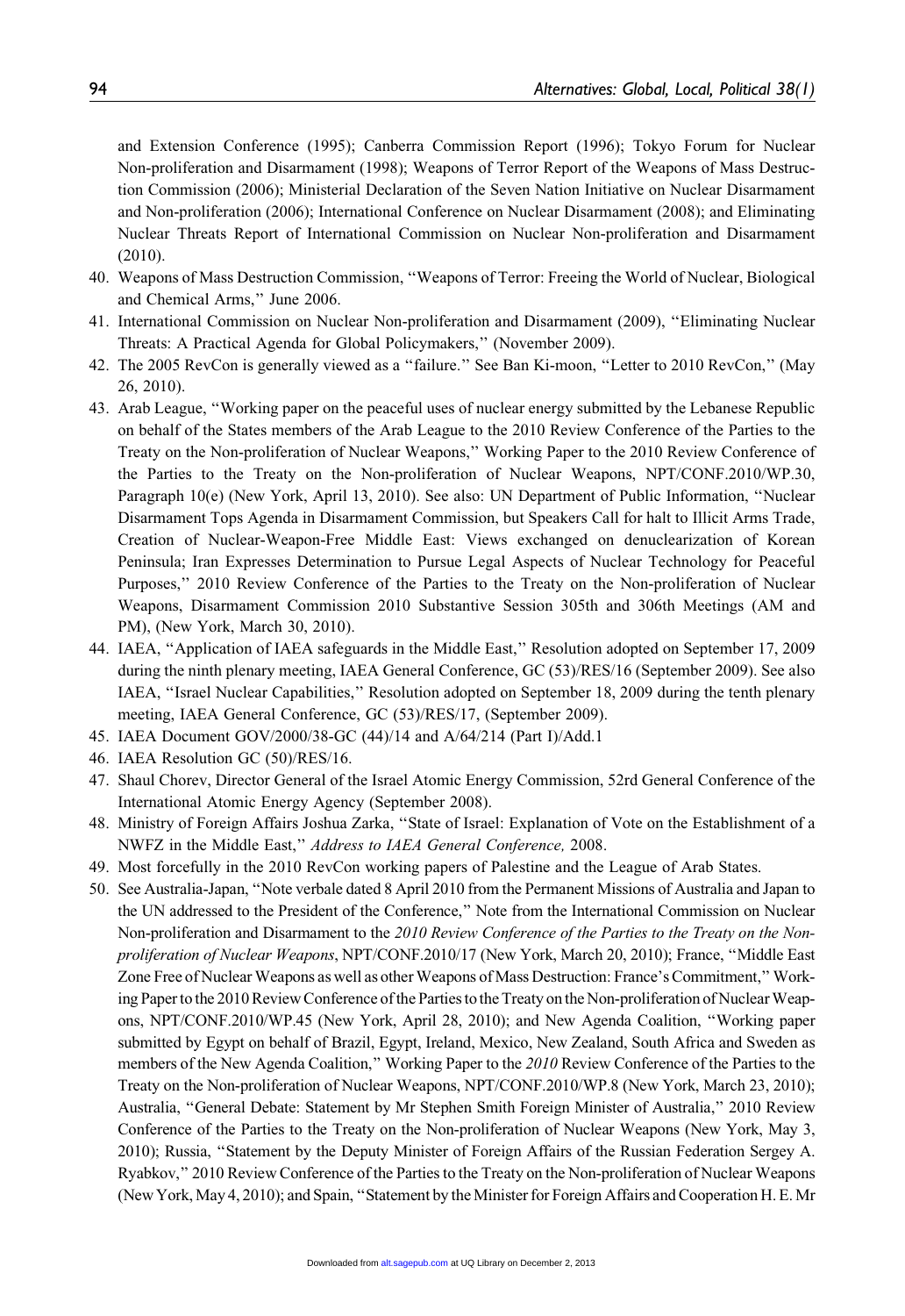Miguel Angel Morantinos,'' 2010 Review Conference of the Parties to the Treaty on the Non-proliferation of Nuclear Weapons (New York, May 3, 2010).

- 51. See: UN Security Council, ''Statement by the People's Republic of China, France, the Russian Federation, the United Kingdom of Great Britain and Northern Ireland, and the United States of America to the 2010 Non-proliferation Treaty Review Conference,'' 2010 Review Conference of the Parties to the Treaty on the Non-proliferation of Nuclear Weapons (New York, May 5, 2010).
- 52. United States Administration, Nuclear Posture Review 2010, (April 2010), iv. By contrast, the 2002 Nuclear Posture Review mentioned Israel, once, as one of two ''immediate contingencies'' where the United States would be prepared to attack should Iraq attack ''Israel or its neighbors.'' See United States Department of Defense, "2002 Nuclear Posture Review," and Submitted to Congress December 31, 2001.
- 53. People's Republic of China, ''Nuclear Issues in the Middle East'' and ''Nuclear-Weapon-Free Zones,'' Working Papers to the 2010 Review Conference of the Parties to the Treaty on the Non-proliferation of Nuclear Weapons, NPT/CONF.2010/WP.66 and NPT/CONF.2010/WP.67 (New York, May 6, 2010). See also People's Republic of China, "Nuclear Issues in the Middle East," Working Paper to the 2010 Review Conference of the Parties to the Treaty on the Non-proliferation of Nuclear Weapons, NPT/CONF.2010/ WP.66 (New York, May 6, 2010).
- 54. Islamic Republic of Iran, ''Working Paper Submitted by the Islamic Republic of Iran on the Establishment of a Nuclear-Weapon-Free Zone in the Middle East,'' Working Paper to the 2010 Review Conference of the Parties to the Treaty on the Non-proliferation of Nuclear Weapons, NPT/CONF.2010/WP.43 (New York, April 27, 2010).
- 55. One notable instance where this has occurred is the discussion on ''Israel Joining the Non-Proliferation Treaty: Time for a Re-evaluation?'' hosted by the Leonard Davis Institute of International Relations at the Hebrew University and the Jaffee Centre for Strategic Studies of Tel-Aviv University, at Hebrew University of Jerusalem, June 22, 2005.
- 56. Ministry of Foreign Affairs Joshua Zarka, ''State of Israel: Explanation of Vote on Establishment of a NWFZ in the Middle East," Address to IAEA General Conference, 2008.
- 57. UN Document A/64/214 (Part I).
- 58. Ban Ki-Moon, ''My Goal—Our Goal—Is to Make the Whole World a Nuclear-Weapon-Free Zone: Secretary General tells Conference of States Parties and Signatories,'' Media Release from the office of the UN secretary-general, SG/SM/12868 DC/3225 (April 30, 2010).
- 59. See Shai Feldman, Nuclear Weapons and Arms Control in the Middle East (Cambridge: MIT Press, 1997), 243–44. See also Shaul Chorev, Director General of the Israel Atomic Energy Commission, 53rd General Conference of the International Atomic Energy Agency, September 2009; and David Levi, ''Address by Foreign Minister to UN General Assembly,'' UN General Assembly (October 3, 1996); Aluf Benn, ''Barak: Nuclear Policy has not and will not Change," *Haaretz*, December 31, 1995, 10a.
- 60. Ministry of Foreign Affairs Joshua Zarka, ''State of Israel: Explanation of Vote on Establishment of a NWFZ in the Middle East,'' Address to IAEA General Conference, 2008.
- 61. Arab League, ''Working Paper on Disarmament Submitted by Lebanon on Behalf of the States Members of the Arab League to the 2010 Review Conference of the Parties to the Treaty on the Non-Proliferation of Nuclear Weapons,'' Working Paper to the 2010 Review Conference of the Parties to the Treaty on the Nonproliferation of Nuclear Weapons, NPT/CONF.2010/WP.39 (New York, April 20, 2010).
- 62. Ban Ki-moon, ''My Goal—Our Goal—is to make the whole world a Nuclear-Weapon-Free Zone: Secretary General tells Conference of States Parties and Signatories,'' Media Release from the office of the United Nations Secretary-General, SG/SM/12868 DC/3225 (April 30, 2010).
- 63. The Guardian, ''Nuclear Arms Treaty Agreed with Hope for deal on Middle East,'' (May 28, 2010), accessed May 29, 2010, http://www.guardian.co.uk/world/2010/may/28/nuclear-non-proliferation-treaty-un.
- 64. Program for International Policy Attitudes, ''Public Opinion in Iran and America on Key International Issues,'' (January 24, 2007), 19, accessed March 1, 2012, http://www.worldpublicopinion.org/pipa/pdf/ jan07/Iran\_Jan07\_rpt.pdf.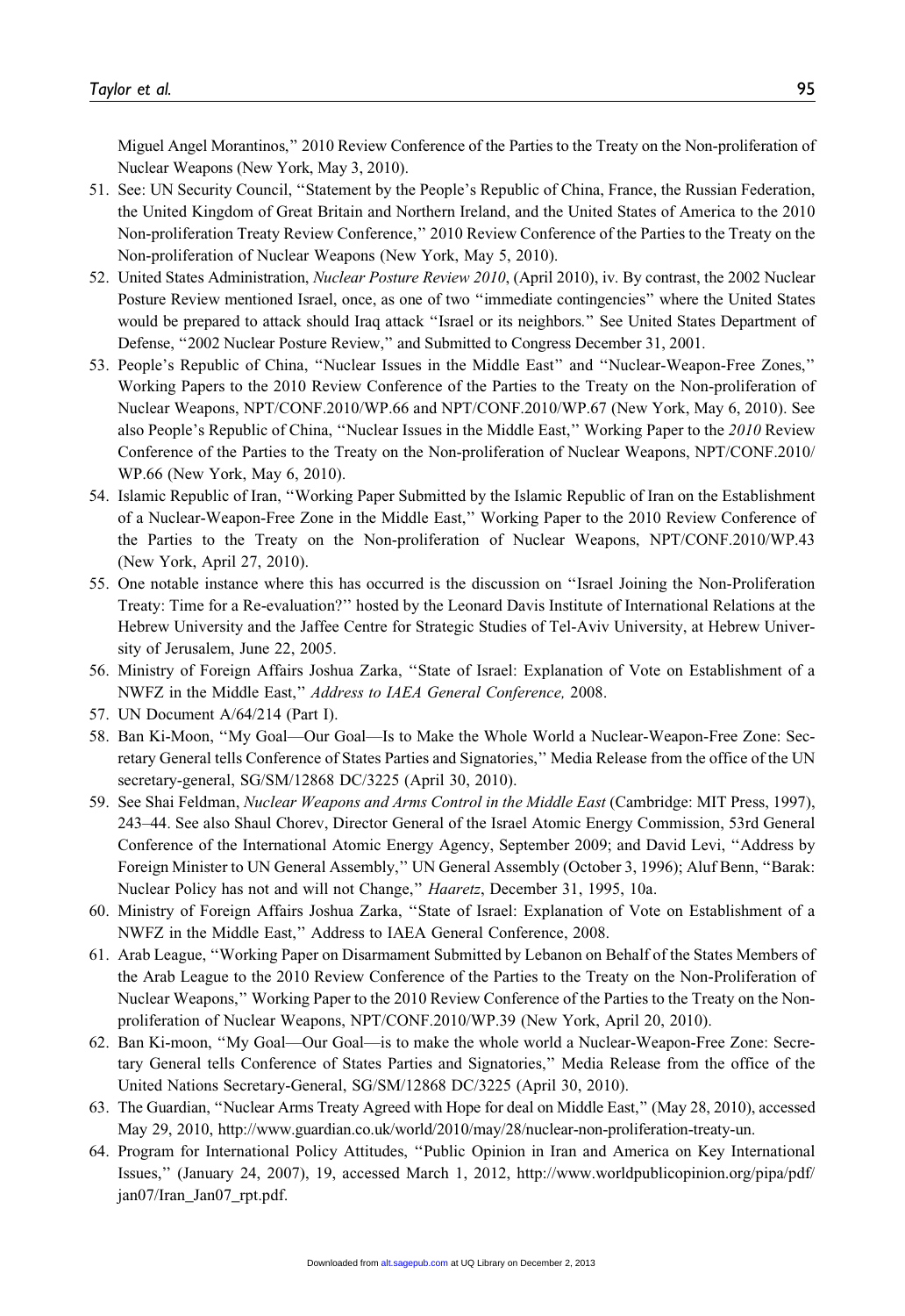- 65. As cited in Hossam Eldeen Aly, ''Objectives and Approaches of Arab States,'' New York University's Centre for International Cooperation background paper on Preparing for a Constructive 2012 Conference on the Middle East Weapons of Mass Destruction Free Zone, (March 2012), 17 Note 24.
- 66. Shibley Telhami, 2008 Annual Arab Public Opinion Poll, Survey of the Anwar Sadat Chair for Peace and Development at the University of Maryland (with Zogby International), 2008, accessed May 12, 2010, http://www.brookings.edu/topics/~/media/Files/events/2008/0414\_middle\_east/0414\_middle\_east\_ telhami.pdf.
- 67. Anwar Sadat Chair at the University of Maryland and the Program on International Policy Attitudes, ''Israeli Public Supports Middle East Nuclear Free Zone: A Study of Israeli Jewish Public Opinion,'' (November 11, 2011), accessed March 1, 2012, http://www.worldpublicopinion.org/pipa/pdf/dec11/IsraeliMENFZ\_Dec11\_quaire.pdf.
- 68. James L. Jones, ''Statement by the National Security Advisor, General James L. Jones, onthe Non-proliferation Treaty Review Conference,'' (May 28, 2010), accessed January 1, 2012, http://www.whitehouse.gov/thepress-office/statement-national-security-advisor-general-james-l-jones-non-proliferation-treaty.
- 69. Office of the Prime Minister, ''Statement by Govt of Israel on NPT Review Conference Middle East resolution,'' (May 29, 2010), accessed January 1, 2012, http://www.mfa.gov.il/MFA/Government/Communiques/2010/Statement\_Government\_Israel\_NPT\_Review\_Conference\_29-May-2010.htm.
- 70. John Duncan, ''A Middle East Zone Free of Weapons of Mass Destruction,'' (June 4, 2010), accessed January 12, 2012, http://blogs.fco.gov.uk/johnduncan/2010/06/04/a-middle-east-zone-free-of-weaponsof-mass-destruction/.
- 71. Tehran Times, ''Iran will not Attend 'Meaningless' IAEA forum on Middle East nuke Free Zone,'' (November 11, 2011), accessed January 10, 2012, www.tehrantimes.com/index.php/ politics/92928-iranwill-not-attend.
- 72. Shahram Chubin, ''Factors Influencing Iran's Approach,'' New York University Centre for International Cooperation background paper on Preparing for a Constructive 2012 Conference on the Middle East Weapons of Mass Destruction Free Zone (March 2012), 18.
- 73. UNGA Resolution 65/42, Paragraph 4.
- 74. UNGA Resolution 65/42, Paragraph 5.
- 75. Egypt did, however, make mention of Israel in another of its more general annual resolutions, specifically, the ''Application of IAEA Safeguards in the Middle East.''
- 76. UNGA Resolution 65/88 (2010) and 66/61 (2011).
- 77. UNGA Resolution 65/42 (2010) and 66/25 (2011).
- 78. Statement of Egypt before the First Committee of the United Nations General Assembly (General Debate), New York, October 5, 2010.
- 79. XVI Ministerial Conference and Commemorative Meeting of the Non-Aligned Movement, Bali–Indonesia, May 23-27, 2011, paragraph 158.
- 80. Ban Ki-moon, ''Finland Appointed as Host Government, Facilitator for 2012 Conference on Middle East as Zone Free of Nuclear, all Mass-Destruction Weapons,'' (October 14, 2011) accessed February 1, 2012, http://www.un.org/News/Press/docs/2011/sg2180.doc.htm.
- 81. IAEA 2010 Resolution GC(44)/DEC/12 on ''Application of IAEA Safeguards in the Middle East,'' accessed July 1, 2012, http://www.iaea.org/About/Policy/GC/GC44/GC44Decisions/English/gc44dec-12\_en.pdf.
- 82. IAEA Forum on Experience of Possible Relevance to the Creation of a Nuclear-Weapon-Free Zone in the Middle East, Vienna, Austria, November 21-22, 2011.
- 83. IAEA, ''Summary: IAEA Forum on Experience of Possible Relevance to the Creation of a Nuclear-Weapon-Free Zone in the Middle East," IAEA Vienna, November 21-22, 2011, 1, accessed February 1, 2012, http://www.iaea.org/newscenter/statements/misc/2011/petersen221111.pdf.
- 84. One study identified three short-lived ''movements'': the Committee for the Denuclearisation of the Arab-Israel Conflict [referenced in the Introduction to [this paper](http://alt.sagepub.com/) by the title, Committee for the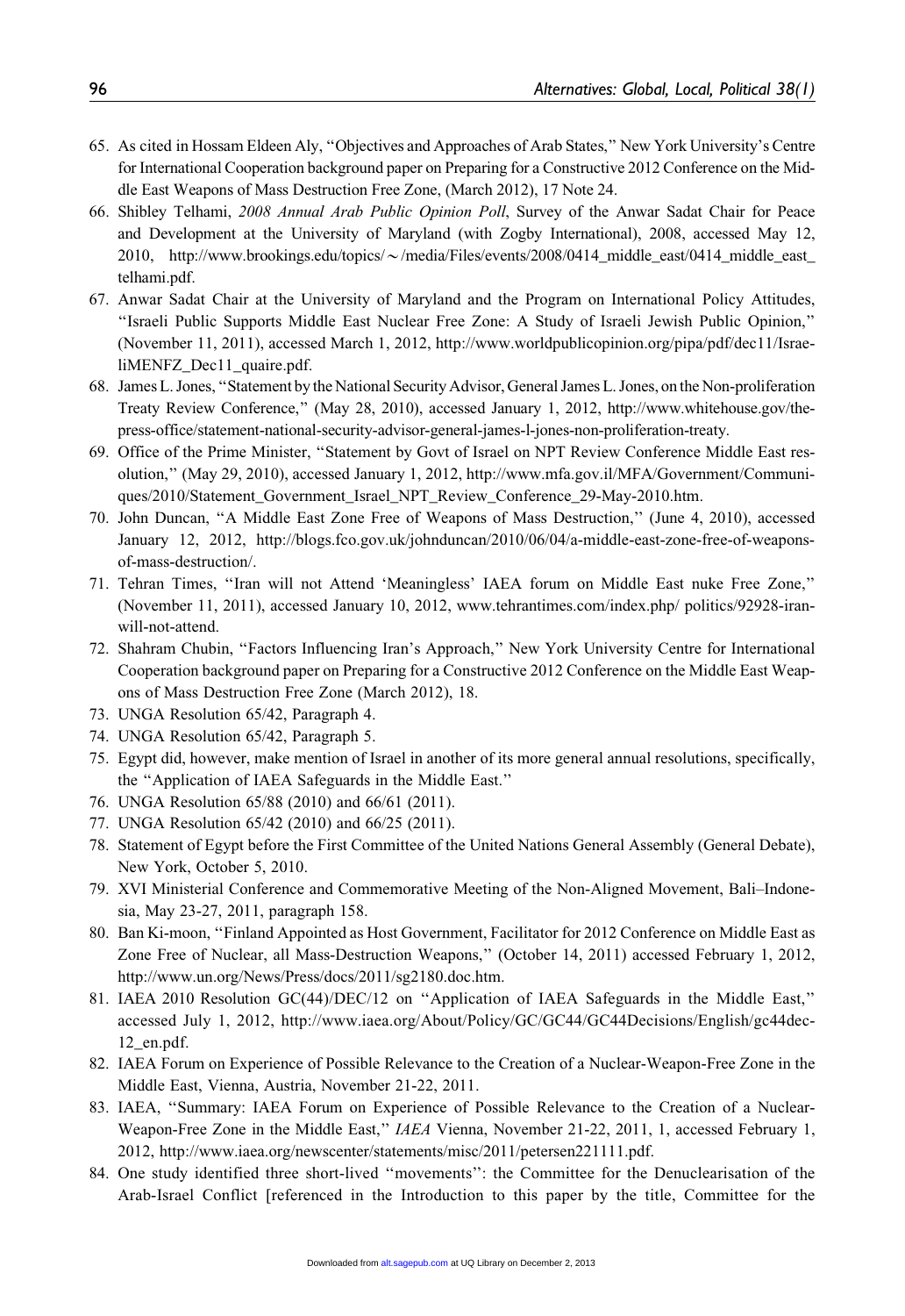Denuclearisation of the Middle East], Committee for a Middle East Free of Weapons of Mass Destruction (growing out of the movement to free Mordechai Vanunu, Israeli Physicians for Peace and Preservation of the Environment (related to the Israeli branch of the International Physicians for the Prevention of Nuclear War). See: Sharon Dolev, "Creating an Anti-nuclear movement in Israel," Palestine-Israel Journal 16, no. 34 (2010): 4.

- 85. Armageddon website http://www.armagedon.org.il/about\_us\_english.htm
- 86. Greenpeace Israel, ''Panel 2: Peacebuilding.'' Sideline event at the NPT RevCon 2010 (May 21, 2010) accessed June 1, 2010, http://www.ustream.tv/recorded/7094821.
- 87. Pugwash Conference on Science and World Affairs, ''Weapons of Mass Destruction in the Middle East,'' Pugwash Workshop, Tel Aviv, Israel (May 20-21, 2011) accessed January 1, 2012, http://www.pugwash. org/reports/rc/me/workshop\_tel\_aviv\_may\_2011/Tel%20Aviv%20Report\_FINAL.pdf.
- 88. Pugwash Conference on Science and World Affairs, ''Nuclear Weapons and WMD in the Middle East,'' NPT Review Conference, United Nations (New York, May 15, 2010) accessed July 1, 2012, http://www.pugwash. org/reports/nw/NPT-Review-Conference-May-2010/Pugwash\_Consultation-May15.htm.
- 89. Pugwash Conference on Science and World Affairs, ''Perspectives for Progress: The 2010 NPT Review Conference and Beyond,'' (May 2010), accessed July 1, 2012, http://www.pugwash.org/reports/nw/NPT-Review-Conference-May-2010/Pugwash\_NPT\_Perspectives\_final.pdf.
- 90. Pugwash Conference on Science and World Affairs, ''Prospects for Peace and Security in the Middle East,'' Pugwash Conference: European Contributions to Nuclear Disarmament and Conflict Resolution (Berlin, Germany, July 1-4, 2011) accessed July 1, 2012, http://www.pugwash.org/reports/pic/59/59\_documents/WG2\_Report\_final.pdf.
- 91. Arab Institute for Strategic Studies blog: http://2012mideast-fz.blogspot.com.au/.
- 92. Mustafa Alani, "The Gulf NW and WMD Free Zone: A Track II Initiative," International Relations 22, no. 3 (2008): 358–62.
- 93. See: Nasser Saghafi-Ameri, ''A Nuclear Free Zone in the Middle East: An Iranian Perspective,'' Institute for Middle East Strategic Studies Opinion (June 12, 2012) accessed August 21, 2012, http://en.merc.ir/View/ tabid/98/ArticleId/432/A-Nuclear-Free-Zone-in-the-Middle-East-An-Iranian-Perspective.aspx.; Amir H. Zamaninia, "A World Free of Nuclear Weapons: Towards a Nuclear Weapons Free Zone in the Middle East," Iranian Review of Foreign Affairs, 1, no.1 (Spring 2010) accessed September 30, 2011, http://isrjournals.ir/en/ archive/iranian-review-of-foreign-affairs/spring-2010/30-a-world-free-of-nuclear-weapons-towards-anuclear-weapons-free-zone-in-the-middle-east.html.
- 94. Peace Boat International, ''Horizon 2012: Sailing in the Same Boat Toward a Nuclear Weapons Free Zone in the Middle East,'' 5, accessed January 1, 2012, http://www.peaceboat.org/english/content/documents/ Horizon%202012%20Summary%20Report%20-%20March%2023-27.pdf.
- 95. Details of the SOAS project are accessed January 1, 2012, http://www.cisd.soas.ac.uk/substrand/middleeast-wmd-free-zone-project, 57101077.
- 96. The respective journals: http://ire.sagepub.com/content/22/3.toc (International Relations) and http:// www.pij.org/current.php? id=73 (Palestine-Israel Journal).
- 97. EU Consortium, "Seminar on the Middle East," (July 6-7, 2011) accessed June 1, 2012, http://www.nonproliferation.eu/activities/.
- 98. EU Consortium, "First EU Nonproliferation and Disarmament Conference," Brussels, Belgium, February 3-4, 2012, accessed June 1, 2012, http://www.nonproliferation.eu/activities/activities.php.
- 99. Academic Peace Orchestra Middle East, http://academicpeaceorchestra.com/
- 100. W. P. Sidhu, Bruce Jones, and Colette Jaycox, ''Preparing for a constructive 2012 Conference on the Middle East Weapons of Mass Destruction Free Zone,'' (New York: University Centre on International Cooperation, April 2012) accessed August 14, 2012, http://www.cic.nyu.edu/engagement/docs/wmd\_book.pdf.
- 101. Middle East Working Group, ''The nuclear question in the Middle East,'' Georgetown University School of Foreign Service in Qatar, Summary Report No. 4, 2012, accessed August 14, 2012, http:// www12.georgetown.edu/sfs/qatar/cirs/NuclearQuestionS[ummaryRe](http://alt.sagepub.com/)port.pdf.